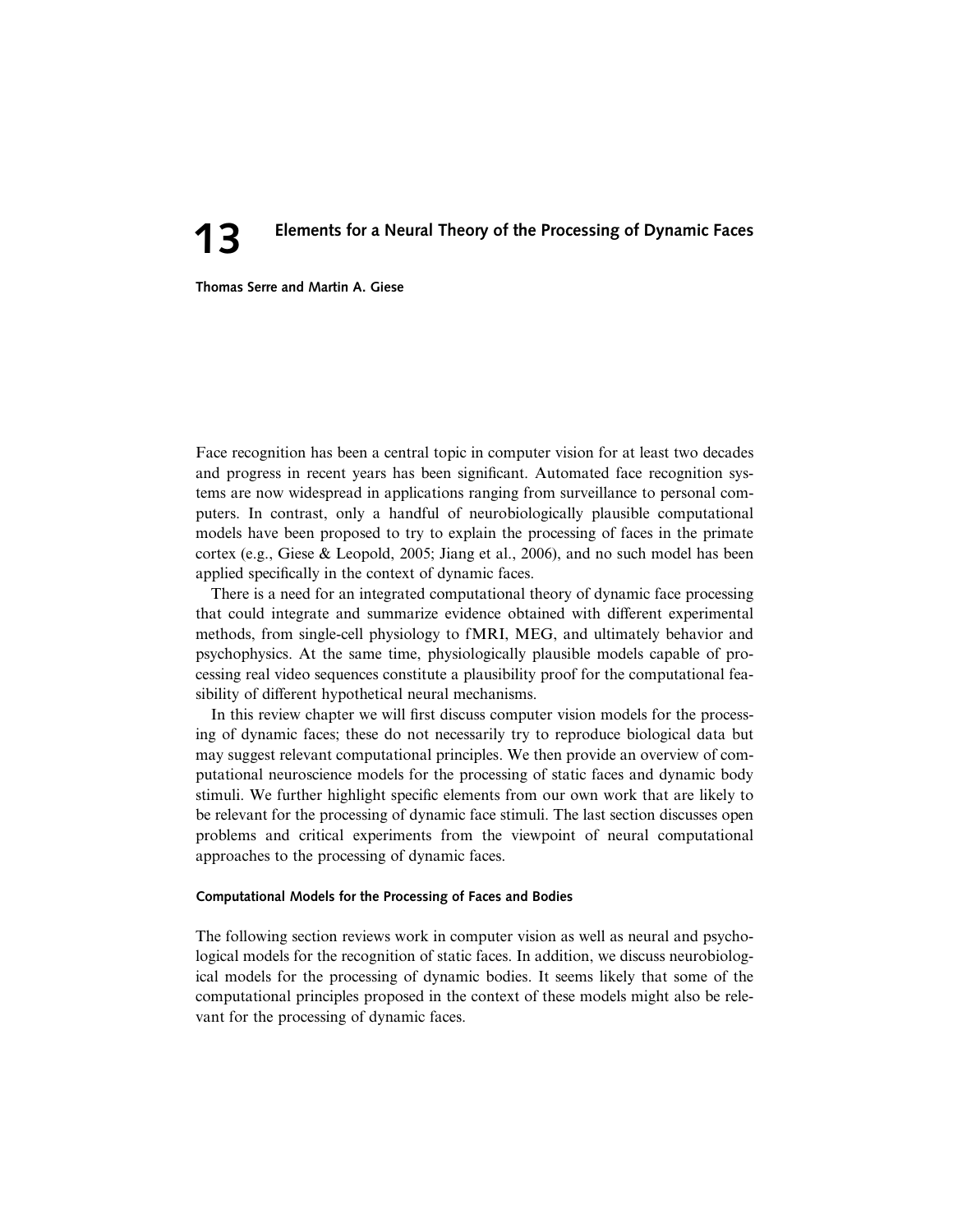# Computer Vision Models for the Processing of Dynamic Faces

While a full review of the large body of literature on computer vision systems for the recognition and detection of static faces would far exceed the scope of this chapter (see Jain & Li, 2005; Kriegman, Yang, & Ahuja, 2002; Zhao, Chellappa, Rosenfeld, & Phillips, 2003 for relevant books and reviews), we discuss in the following pages a number of approaches for the recognition of facial expressions and dynamic facial stimuli. While these systems do not try to mimic the processing of information in the visual cortex, they do provide real-world evidence that critical information can be extracted from dynamic faces beyond the analysis of static frames.

Several computer vision systems have been developed for the recognition of facial expression based on the extraction of temporal cues from video sequences. First introduced by Suwa and colleagues (Suwa, Sugie, & Fujimora, 1978) in the 1970s and later popularized by Mase (Mase, 1991) in the 1990s, systems for the recognition of facial expressions have progressed tremendously in the past decades (see Fasel  $\&$ Luettin, 2003; Pantic & Rothkrant, 2000; Tian, Kanade, & Cohn, 2005 for reviews).

Earlier approaches have typically relied on the computation of local optical flow from facial features (Black & Yacoob, 1995; Essa, Darrell, & Pentland, 1994; Mase, 1991; Otsuka & Ohya, 1996; Rosenblum, Yacoob, & Davis, 1994) and/or hidden Markov models (HMMs) to capture the underlying dynamics (Cohen, Sebe, Garg, Chen, & Huang, 2003; Otsuka & Ohya, 1996). More recent work (Pantic & Patras, 2006) has relied on the dynamics of individual facial points estimated using modern tracking algorithms. Another line of work (Yang, Liu, & Metaxas, 2009; Zhao et al., 2003) involves the extraction of image features shown to work well for the analysis of static faces (Ahonen, Hadid, & Pietikaine, 2006; Viola & Jones, 2001) across multiple frames.

Several behavioral studies (see for example chapters 2 and 4) have suggested that people might be able to extract idiosyncratic spatiotemporal signatures of a person's identity based on body and facial motion. An early approach that exploits the characteristic temporal signature of faces based on partially recurrent neural networks trained over sequences of facial images was first introduced by Gong, Psarrou, Katsoulis, and Palavouzis (1994). Initial experiments conducted by Luettin and colleagues suggested that spatiotemporal models (HMMs) trained on sequences of lip motion during speech could be useful for speaker recognition (Luettin, Thacker, & Beet, 1996). However, beyond this early experiment, the use of spatiotemporal cues for the identification of people in computer vision has remained relatively unexplored (Gong, McKenna, & Psarrou, 2000).

Overall, the success of computer vision systems for identifying people (i.e., face recognition) in video sequences, as opposed to static faces, has been more moderate (e.g., Edwards, Taylor, & Cootes, 1998; Lee, Ho, Yang, & Kriegman, 2003; Tistarelli, Bicego, & Grosso, 2009; Yamaguchi, Fukui, & Maeda, 1998). In fact, the idea of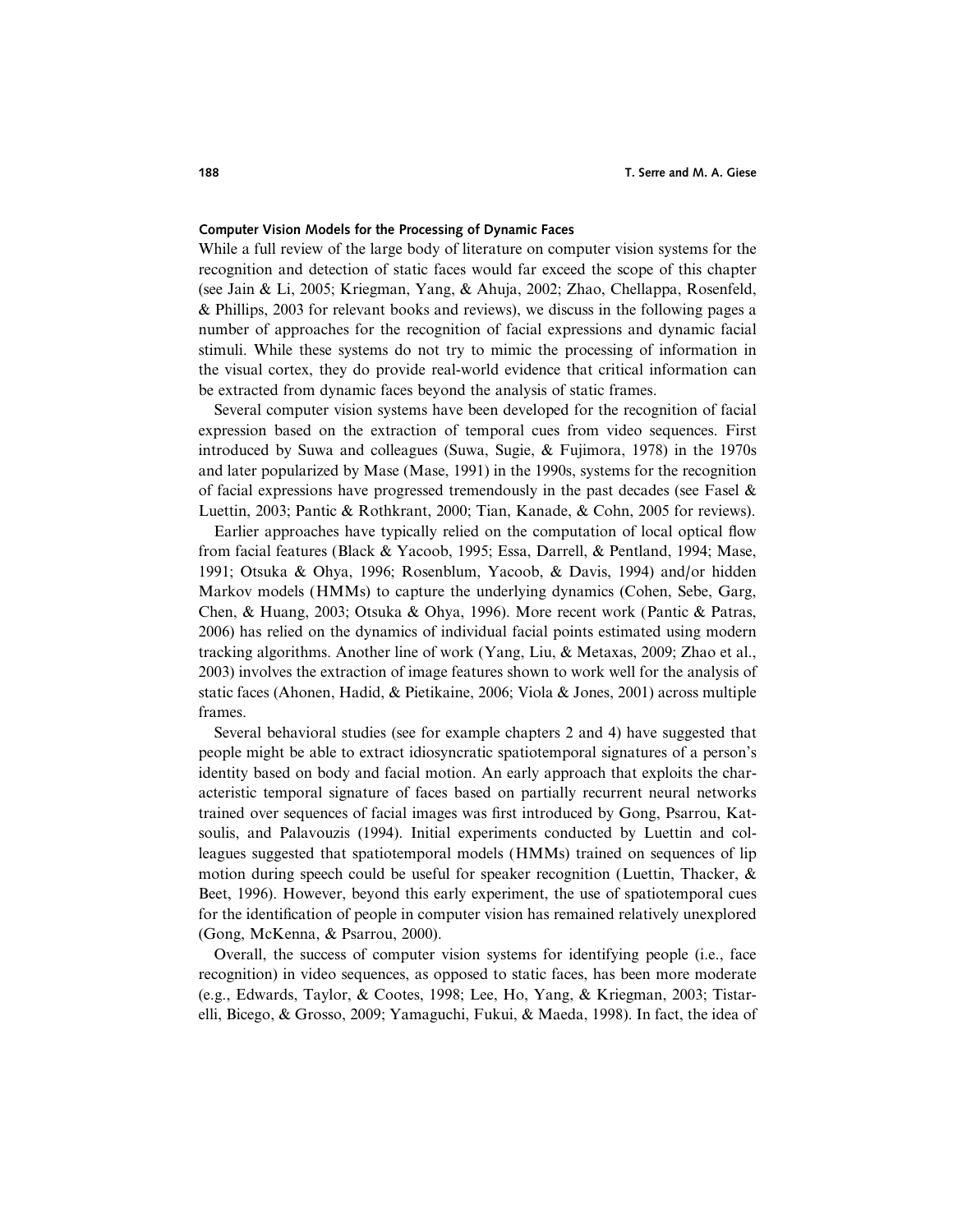exploiting video sequences for the recognition of faces was almost completely abandoned after it was concluded, from the face recognition vendor test (Phillips et al., 2002) (which offers an independent assessment of the performance of some of the leading academic and commercial face recognition systems), that the improvement from using video sequences over still images for face identification applications was minimal (Phillips et al., 2003). Clearly, more work needs to be done.

In general, one of the ways by which approaches for the recognition of faces could benefit from the use of video sequences is via the tracking of the face. Tracking for the pose of a face can be used to restrict the search for matches between an image template and a face model across multiple views around expected values, thus reducing the chances of false maxima. In most approaches however, tracking and recognition remain separate processes and the recognition phase usually relies on still images. Relatively few systems have been described that can exploit the temporal continuity and constancy of video sequences. For instance, Li and colleagues (Li, Shaogang Gong, & Heather Liddell, 2001) have described a face recognition system in which the parameters of a 3D point distribution model are estimated using a Kalman filter, effectively tracking parameters and enforcing smoothness over time.

More recently, two approaches have been described that systematically investigate the role of temporal information in video-based face recognition applications. Zhou et al. investigated the recognition of human faces in video sequences using a gallery of both still and video images within a probabilistic framework (Zhou, Krueger, & Chellappa, 2003). In their approach, a time series state-space model is used to extract a spatiotemporal signature and simultaneously characterize the kinematics and identity of a probe video. Recognition then proceeds via marginalization over the motion vector to yield a robust estimate of the posterior distribution of the identity variable using importance-sampling algorithms. Finally, recent work by Zhang and Martinez (2006) convincingly shows that the use of video sequences over still images may help alleviate some of the main problems associated with face recognition (i.e., occlusions, expression and pose changes, as well as errors of localization).

# Biological Models for the Perception of Static Faces

Initial biologically inspired computational models for the processing of human faces have focused on the direct implementation of psychological theories. Classically, these theories have assumed abstract cognitive representations such as ''face spaces,'' interpreting faces as points in abstract representation spaces. It has been typically assumed that such points are randomly distributed, for example, with a normal distribution (Valentine, 1991). A central discussion in this context has been whether faces are represented as points in a fixed representation space, which is independent of the class of represented faces (example-based coding), or if faces are encoded in relationship to a norm or average face, which represents the average features of a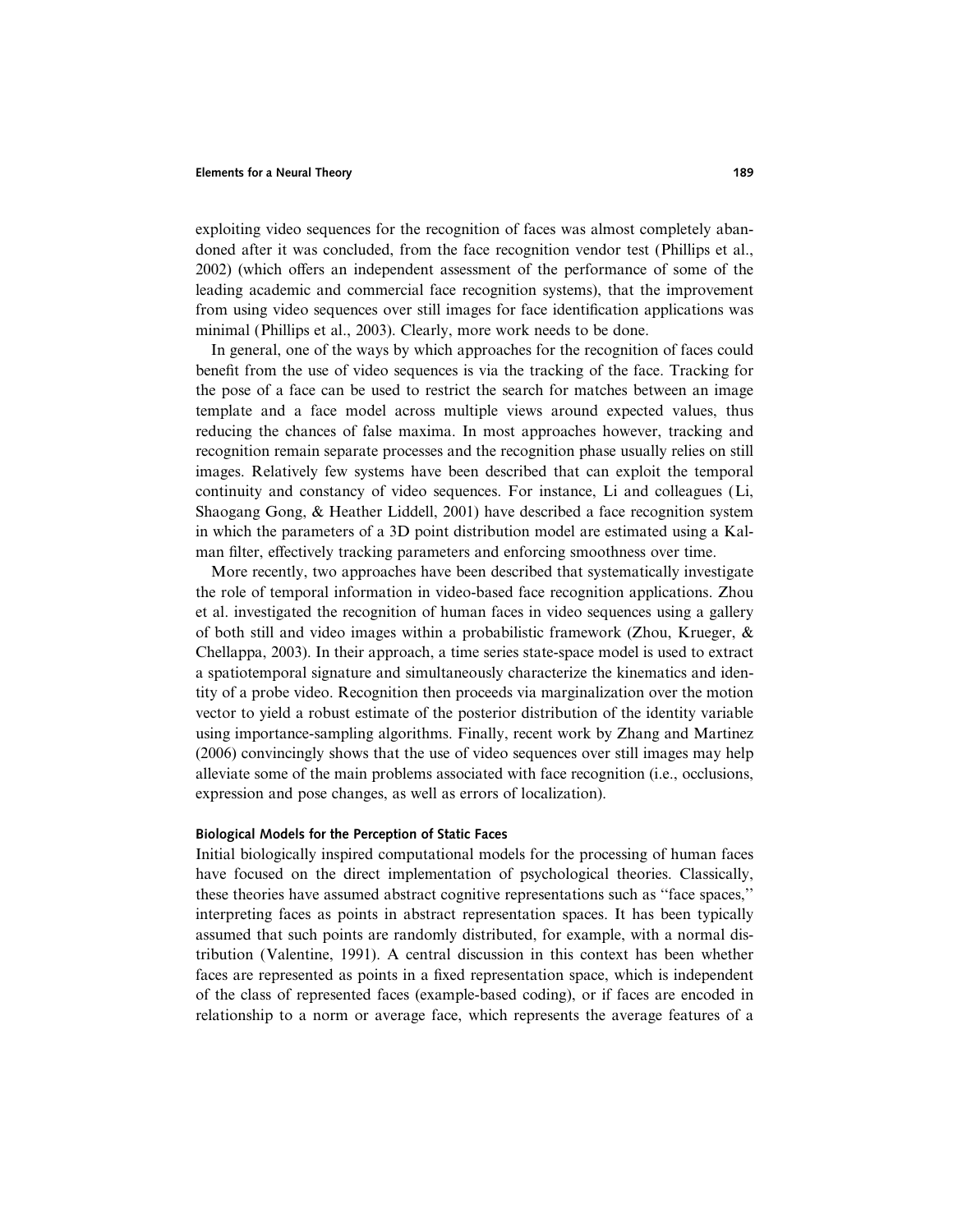large representative set of faces (norm-based or norm-referenced encoding) (Leopold, O'Toole, Vetter, & Blanz, 2001; Rhodes, Brennan, & Carey, 1987; Rhodes & Jeffery, 2006). Several recent experimental studies have tried to differentiate between these two types of encoding (Loffler, Yourganov, Wilkinson, & Wilson, 2005; Rhodes & Jeffery, 2006; Tsao  $\&$  Freiwald, 2006). Contrary to norm-based representations, which are characterized by a symmetric organization of the face space around a norm face, example-based representations do not assume such a special role for the average face. Refinements of such face space models have been proposed that take into account varying example densities in the underlying pattern spaces. For example, it has been proposed that such density variations could be modeled by assuming a Veronoi tessellation of the high-dimensional space that forms the basis of perceptual judgments (Lewis & Johnston, 1999).

Other models have exploited connectionist architectures in order to account for the recognition and naming of faces (Burton & Bruce, 1993). More recent models work on real pixel images, thus deriving the feature statistics directly from real-world data. A popular approach has been the application of Principal Component Analysis, inspired by the eigenface approach in computer vision (Sirovich & Kirby, 1997; Turk & Pentland, 1991). It has been shown that neural network classifiers based on such eigenfeatures are superior to the direct classification of pixel images (Abdi, Valentin, Edelman, & O'Toole, 1995). At the same time, psychological studies have tried to identify which eigencomponents are relevant for the representation of individual face components (such as gender or race) (e.g., O'Toole, Deffenbacher, Valentin,  $\&$ Abdi, 1994). More advanced models have applied shape normalization prior to the computation of the eigencomponents (Hancock, Burton, & Bruce, 1996). Such approaches closely resemble methods in computer vision that ''vectorize'' classes of pictures by establishing correspondences between them automatically and separating shape from texture (e.g., Blanz & Vetter, 1999; Lanitis, Taylor, & Cootes, 1997). Eigenfaces have been combined with neural network architectures, including multilayer perceptrons and radial basis functions (RBF ) networks (e.g., Valentin, Abdi, & Edelman, 1997a; Valentin, Abdi, Edelman, & O'Toole, 1997b). Another class of models has been based on the computation of features from Gabor filter responses, including a first filtering stage that is similar to the early processing in the visual cortex (Burton, Bruce, & Hancock, 1999; Dailey & Cottrell, 1999; Dailey, Cottrell, Padgett, & Adolphs, 2002).

Only recently have models been developed that take into account detailed principles derived from the visual cortex. One example is the work by Jiang and colleagues (Jiang et al., 2006) who have applied a physiologically inspired hierarchical model (Riesenhuber & Poggio, 1999) for the position and scale-invariant recognition of shapes to faces, in order to test whether face processing requires the introduction of additional principles compared with the processing of general shapes. This model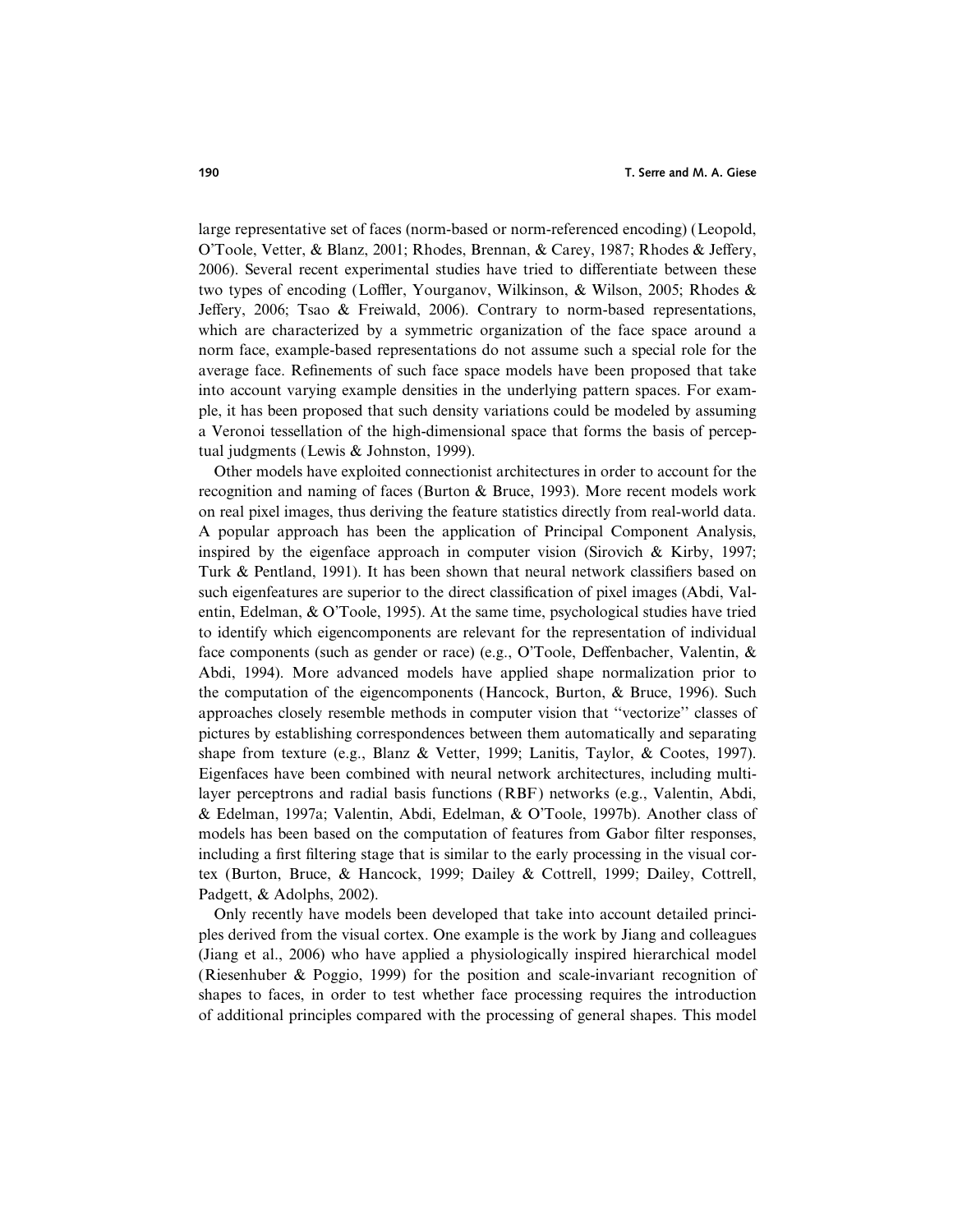also reproduces a variety of electrophysiological results on the tuning of neurons in areas V4 and IT (e.g., Riesenhuber & Poggio, 1999) and results in quantitative predictions that are in good agreement with behavioral and fMRI data (Jiang et al., 2006; Riesenhuber, Jarudi, Gilad, & Sinha, 2004). Our own work discussed in this chapter is based on closely related model architectures.

# Biological Models for the Perception of Body Movement

Here we briefly review theoretical models for the recognition of body movements, under the assumption that they might contribute important mechanisms that also apply to the processing of dynamic faces. This idea seems consistent with the fact that face and body-selective regions are often located in close neighborhood in the visual cortex. In monkeys, neurons selective for faces have been found in the superior temporal sulcus and the temporal cortex (e.g., Desimone, Albright, Gross, & Bruce, 1984; Pinsk et al., 2009; Pinsk, DeSimone, Moore, Gross, & Kastner, 2005; Tsao, Freiwald, Knutsen, Mandeville, & Tootell, 2003). (See chapters 8, 9, and 11 for further details.) The same regions contain neurons that are selective for body shapes and movements (Barraclough, Xiao, Oram, & Perrett, 2006; Bruce, Desimone, & Gross, 1986; Oram & Perrett, 1996; Puce & Perrett, 2003; Vangeneugden, Pollick, & Vogels, 2008). Similarly, areas selective for the recognition of faces, bodies, and their movements have been localized in the STS and the temporal cortex of humans, partially in close spatial neighborhood (Grossman & Blake, 2002; Kanwisher, McDermott, & Chun, 1997; Peelen & Downing, 2007; Pinsk et al., 2009, 2005).

To our knowledge, no physiologically plausible models have been developed that account for the properties of neurons that are selective for dynamic face stimuli. In contrast, several exist that try to account for neural mechanisms involved in the processing of dynamic body stimuli (Escobar, Masson, Vieville, & Kornprobst, 2009; Giese & Poggio, 2003; Jhuang, Serre, Wolf, & Poggio, 2007; Lange & Lappe, 2006; Schindler, Van Gool, & de Gelder, 2008).

These models are based on hierarchical neural architectures, including detectors that extract form or motion features from image sequences. Position and scale invariance has been accounted for by pooling neural responses along the hierarchy. It has been shown that such models reproduce several properties of neurons that are selective for body movements and behavioral and brain imaging data (Giese & Poggio, 2003). Recent work proves the high computational performance of biologically inspired architectures for the recognition of body movement, which lies in the range of the best nonbiological algorithms in computer vision (Escobar et al., 2009; Jhuang et al., 2007). Architectures of this type will be proposed in the following discussion as a basic framework for the development of a neural model for the processing of dynamic faces.

A central question in the context of such models has been how form and motion processing contribute to the recognition of body motion. Consistent with experimental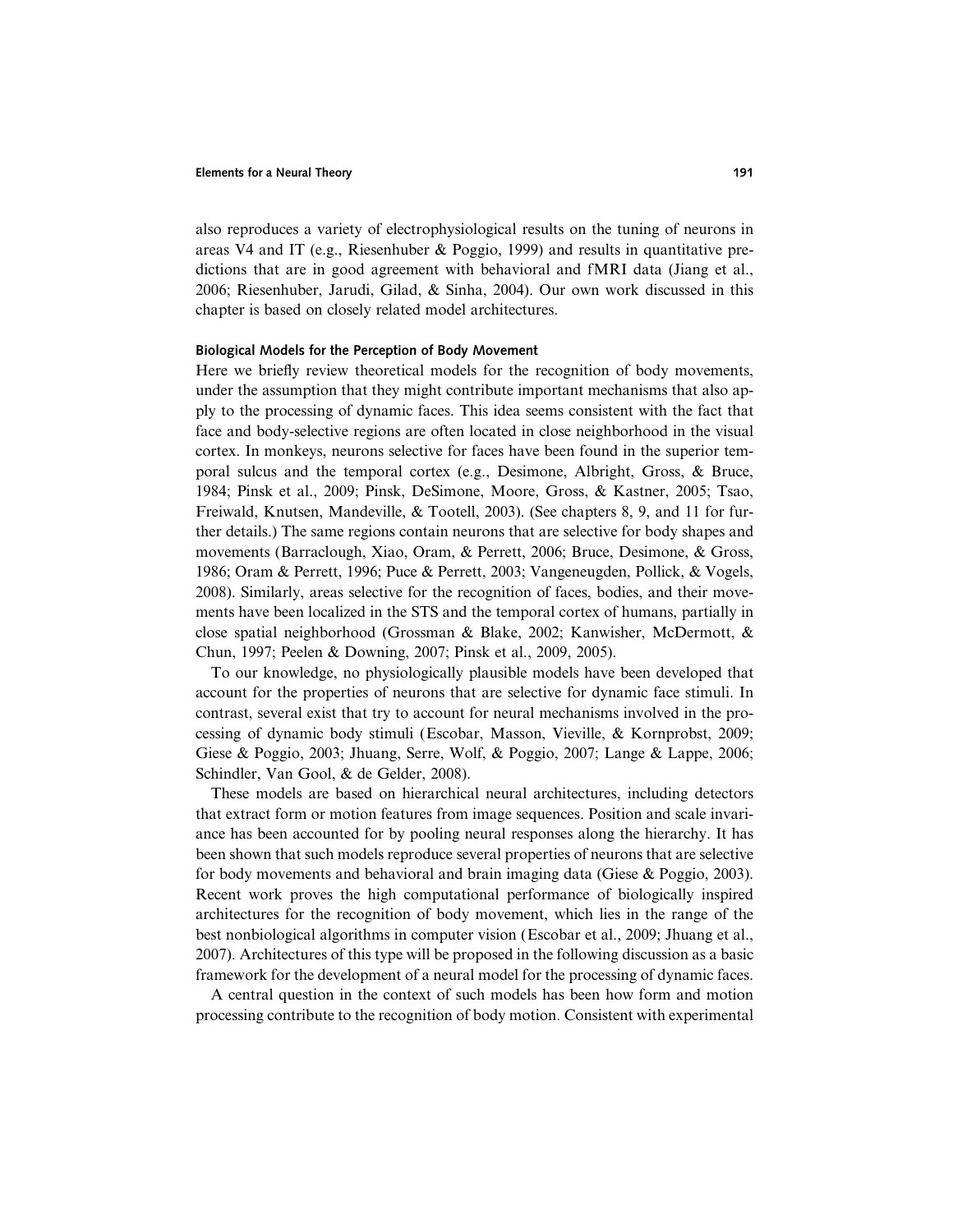evidence (Casile & Giese, 2005; Thurman & Grossman, 2008; Vangeneugden et al., 2008), some models have proposed an integration of form and motion information, potentially in the STS (Giese & Poggio, 2003; Peuskens, Vanrie, Verfaillie, & Orban, 2005). Conversely, some studies have tried to establish that at least the perception of point-light biological motion is exclusively based on form processing (Lange & Lappe, 2006). Since facial and body motion generate quite different optic flow patterns (e.g., with respect to their smoothness and the occurrence of occlusions), it is not obvious whether the relative influences of form and motion are similar for the processing of dynamic faces and bodies. The study of the relative influences of form and motion in the processing of face stimuli is thus an interesting problem, which relates also to the question of how different aspects of faces, such as static versus changeable aspects (identity versus facial expression), are processed by different cortical subsystems (Bruce & Young, 1986; Haxby, Hoffman,  $\&$  Gobbini, 2000).

Another neural system for the processing of body movement has been found in the parietal and premotor cortex on macaque monkeys (e.g., Fogassi et al., 2005; Gallese, Fadiga, Fogassi, & Rizzolatti, 1996; Rizzolatti, Fogassi, & Gallese, 2001). A particularity of these areas is that they contain mirror neurons that respond, not only during visual stimulation, but also during the execution of motor actions. An equivalent of the mirror neuron system has also been described in humans (Binkofski & Buccino, 2006; Decety & Grezes, 1999). This observation has stimulated an extensive discussion in cognitive and computational neuroscience as well as robotics and even philosophy. A central question is how the recognition of actions, and especially imitatible actions (Wilson & Knoblich, 2005), might benefit from the use of motor representations. An important hypothesis in this context is that the visual recognition of actions might be accomplished by an internal simulation of the underlying motor behavior (Prinz, 1997; Rizzolatti et al., 2001). A number of computational models in robotics and neuroscience have tried to implement this principle (e.g., Erlhagen, Mukovskiy, & Bicho, 2006; Miall, 2003; Oztop, Kawato, & Arbib, 2006; Wolpert, Doya, & Kawato, 2003).

It has been proposed that a similar process—the internal simulation of somatovisceral states—and potentially even motor commands might also be involved in the recognition of emotional facial expressions (e.g., van der Gaag, Minderaa, & Keysers, 2007). A close interaction between perceptual and motor representations of facial movements is also suggested by the phenomenon of facial mimicry, i.e., the stimulation of electric muscle responses by the observation of emotional pictures of faces (see chapter 11). From a theoretical point of view, these observations raise a question about the exact nature of this internal simulation: Does it, for example, reflect the spatial and temporal structure of facial actions or is it more abstract, e.g., in terms of emotional states?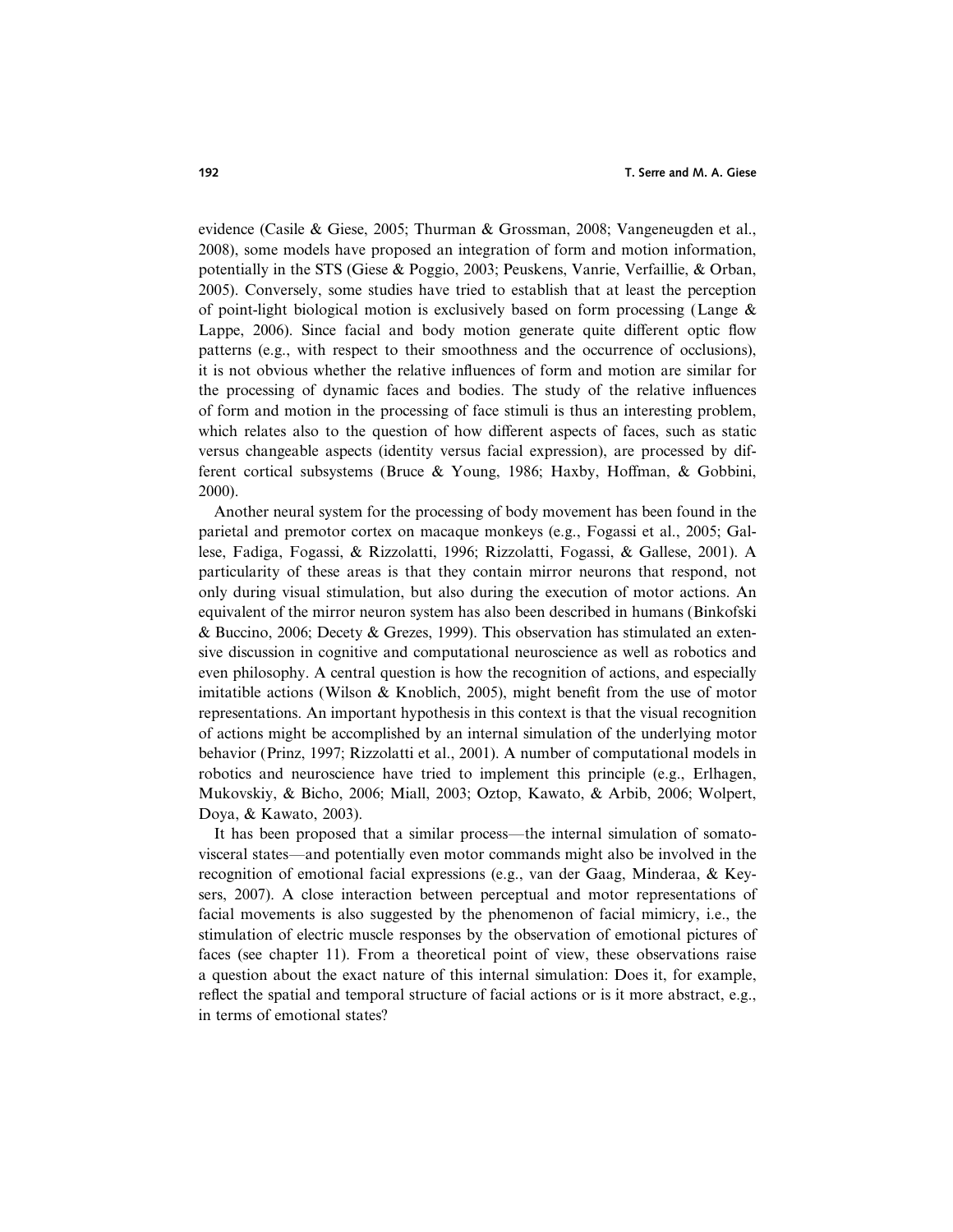# Basic Neural Architecture

In this section we present a basic neural architecture that is consistent with many experimental results on the recognition of shapes and motion patterns, and even of static pictures of faces. The underlying model formalizes common knowledge about crucial properties of neurons on different levels of the ventral and dorsal visual pathway (Giese & Poggio, 2003; Jiang et al., 2006; Riesenhuber & Poggio, 1999). In addition, architectures of this type have been tested successfully with real-world form and motion stimuli (Jhuang et al., 2007; Serre, Wolf, Bileschi, Riesenhuber, & Poggio, 2007). This makes them interesting as a basis for the development of biological models for the processing of dynamic faces.

# Feedforward Hierarchical Models of the Ventral Stream of the Visual Cortex

The processing of shape information in the cortex is thought to be mediated by the ventral visual pathway running from V1 (Hubel & Wiesel, 1968) through extrastriate visual areas V2 and V4 to the IT (Perrett & Oram, 1993; Tanaka, 1996), and then to the prefrontal cortex (PFC), which is involved in linking perception to memory and action. Over the past decade, a number of physiological studies in nonhuman primates have established several basic facts about the cortical mechanisms of object and face recognition (see also chapters 7 and 8). The accumulated evidence points to several key features of the ventral pathway. Along the hierarchy from V1 to the IT, there is an increase in invariance with respect to changes in position and scale, and in parallel, an increase in receptive field size and the complexity of the optimal stimuli for the neurons (Logothetis & Sheinberg, 1996; Perrett & Oram, 1993).

One of the first feedforward models for object recognition, Fukushima's Neocognitron (Fukushima, 1980), constructed invariant object representations using a hierarchy of stages by progressively integrating convergent inputs from lower levels. Modern feedforward hierarchical models fall into different categories: neurobiological models (e.g., Mel, 1997; Riesenhuber & Poggio, 1999; Serre, Kreiman et al., 2007; Ullman, Vidal-Naquet, & Sali, 2002; Wallis & Rolls, 1997), conceptual proposals (e.g., Hubel & Wiesel, 1968; Perrett & Oram, 1993), and computer vision systems (e.g., Fukushima, 1980; LeCun, Bottou, Bengio,  $\&$  Haffner, 1998). These models are simple and direct extensions of the Hubel and Wiesel simple-to-complex cell hierarchy.

One specific implementation of this class of models (Serre et al., 2005; Serre, Kreiman et al., 2007) is the following: The model takes as an input a gray-value image that is first analyzed by a multidimensional array of simple (S1) units which, like cortical simple cells, respond best to oriented bars and edges. The next C1 level corresponds to striate complex cells (Hubel & Wiesel, 1968). Each of the complex C1 units receives the outputs of a group of simple S1 units with the same preferred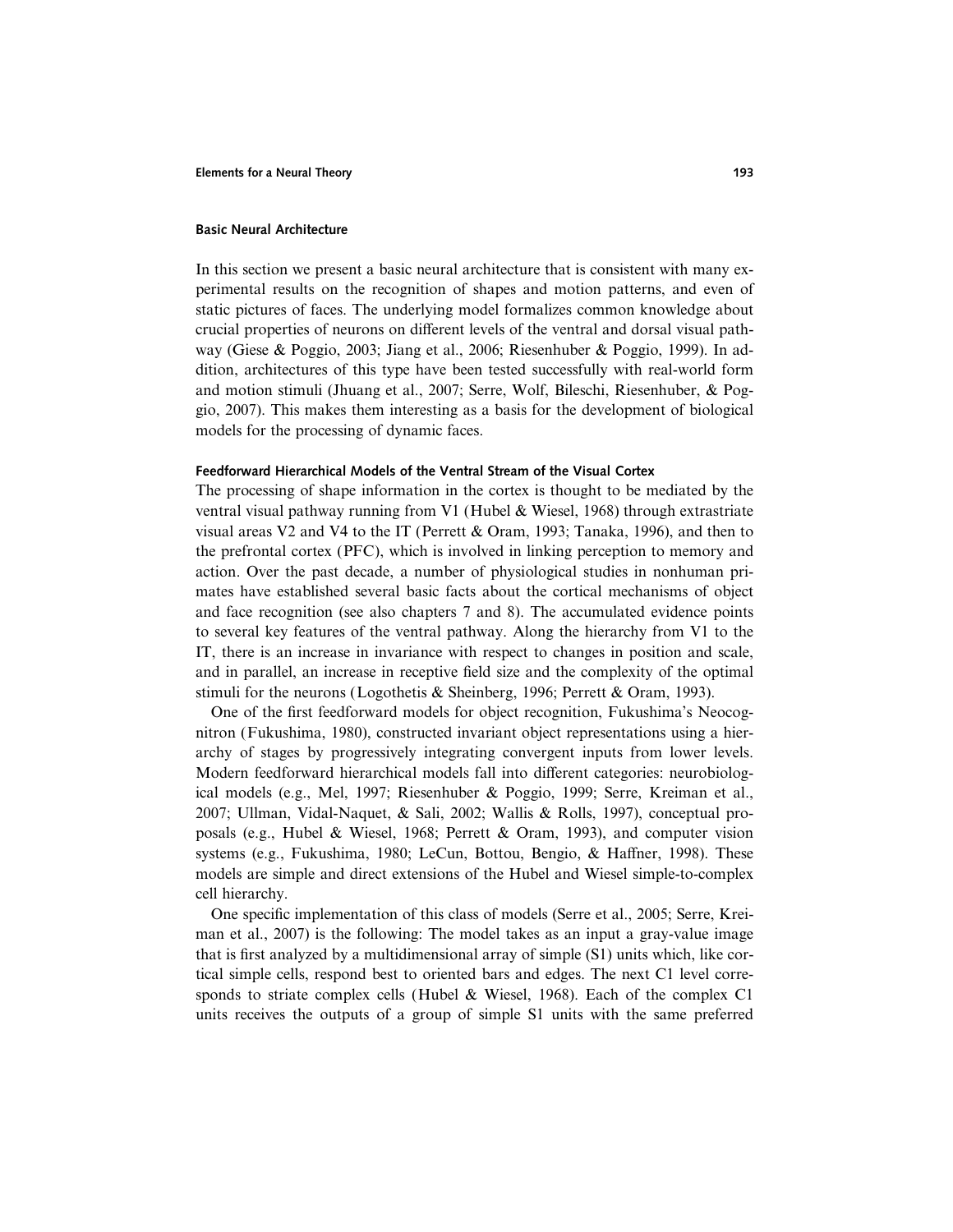orientation (and two opposite phases) but at slightly different positions and sizes (or peak frequencies). The result of the pooling over positions and sizes is that C1 units become insensitive to the location and scale of the stimulus within their receptive fields, which is a hallmark of cortical complex cells. The parameters of the S1 and C1 units were adjusted to match as closely as possible the tuning properties of V1 parafoveal simple and complex cells (receptive field sizes, peak spatial frequency as well as frequency and orientation bandwidth).

Feedforward theories of visual processing, and this model in particular, are based on extending these two classes of simple and complex cells to extrastriate areas. By alternating between S layers of simple units and C layers of complex units, the model achieves a difficult tradeoff between selectivity and invariance. Along the hierarchy, at each S stage, simple units become tuned to features of increasing complexity (e.g., from single oriented bars to combinations of oriented bars to form corners and features of intermediate complexities) by combining afferents of C units with different selectivities (e.g., units tuned to edges at different orientations). For instance, at the S2 level (respectively, S3), units pool the activities of retinotopically organized afferent C1 units (respectively, C2 units) with different orientations (different feature tuning), thus increasing the complexity of the representation from single bars to combinations of oriented bars forming contours or boundary conformations. Conversely, at each C stage, complex units become increasingly tolerant to 2D transformations (position and scale) by combining afferents  $(S \text{ units})$  with the same selectivity (e.g., a vertical bar) but slightly different positions and scales.

This class of models seems to be qualitatively and quantitatively consistent with (and in some cases actually predicts, several properties of subpopulations of cells in V1, V4, the IT, and the PFC as well as fMRI and psychophysical data. For instance, the described model predicts the maximum computation by a subclass of complex cells in the primary visual cortex (Lampl, Ferster, Poggio, & Riesenhuber, 2004) and area V4 (Gawne & Martin, 2002). It also shows good agreement (Serre et al., 2005) with other data in V4 on the tuning for two-bar stimuli and for boundary conformations (Pasupathy & Connor, 2001; Reynolds, Chelazzi, & Desimone, 1999). The IT-like units of the model exhibit selectivity and invariance that are very similar to those of IT neurons (Hung, Kreiman, Poggio, & DiCarlo, 2005) for the same set of stimuli, and the model helped explain the tradeoff between invariance and selectivity observed in the IT in the presence of clutter (Zoccolan, Kouh, Poggio, & DiCarlo, 2007). Also, the model accurately matches the psychophysical performance of human observers for rapid animal versus nonanimal recognition (Serre, Oliva, & Poggio, 2007), a task that is not likely to be strongly influenced by cortical backprojections. This implies that such models might provide a good approximation of the first few hundred milliseconds of visual shape processing, before eye movements and shifts of attention become activated.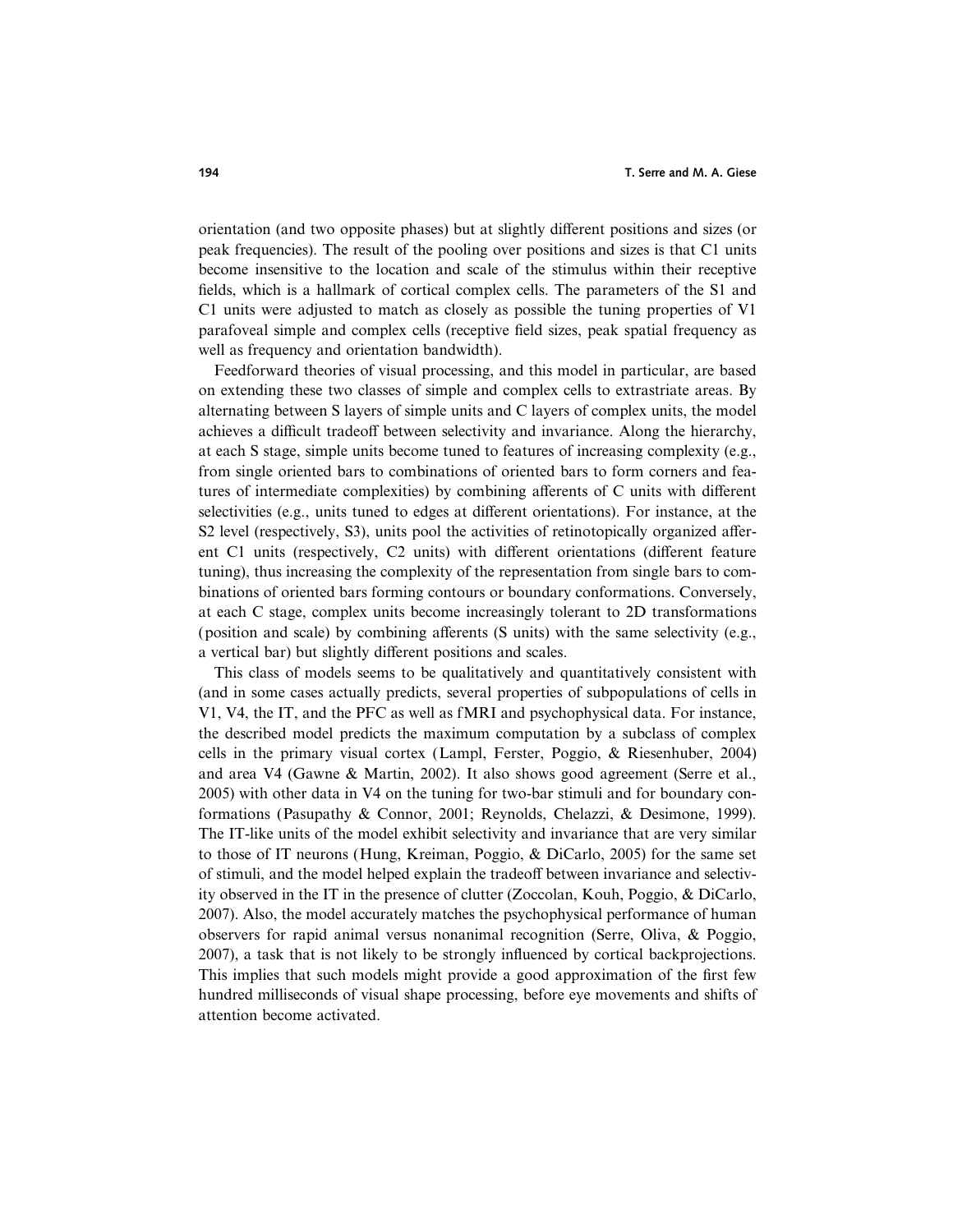# Are Faces a Special Type of Object?

The question of how faces are represented in the cortex has been at the center of an intense debate (see Gauthier & Logothetis, 2000; Tsao & Livingstone, 2008 for recent reviews). Faces are of high ecological significance and it is therefore not surprising that a great deal of neural tissue seems to be selective for faces both in humans (Kanwisher et al., 1997) and in monkeys (Moeller, Freiwald, & Tsao, 2008; Tsao & Livingstone, 2008). On the one hand, electrophysiological studies (Baylis, Rolls, & Leonard, 1985; Perrett, Rolls, & Caan, 1982; Rolls & Tovee, 1995; Young & Yamane, 1992) have suggested that faces, like other objects, are represented by the activity of a sparse population of neurons in the inferotemporal cortex. Conversely, a theme that has pervaded the literature is that faces might be special. For instance, the so-called face inversion effect [i.e., the fact that the inversion of faces affects performance to a much greater extent than inversion of other objects (Carey & Diamond, 1986; Yin, 1969)] suggested that face processing may rely on computational mechanisms such as configurational processing; this would seem incompatible with the shape-based models described earlier, which are based on a loose collection of image features and do not explicitly try to model the geometry of objects.

A model (Riesenhuber & Poggio, 1999) that is closely related to that described earlier was shown to account for both behavioral (Riesenhuber et al., 2004) and imaging data (Jiang et al., 2006) on the processing of still faces in the visual cortex. The model predicts that face discrimination is based on a sparse representation of units selective for face shapes, without the need to postulate additional, ''facespecific'' mechanisms. In particular, the model was used to derive and test predictions that quantitatively link model FFA face neuron tuning, neural adaptation measured in an fMRI rapid adaptation paradigm, and face discrimination performance. One of the successful predictions of this model is that discrimination performance should become asymptotic as faces become dissimilar enough to activate different neuronal populations. These results are in good agreement with imaging studies that failed to find evidence for configurational mechanisms in the FFA (Yovel & Kanwisher, 2004).

# Feedforward Hierarchical Models of the Dorsal Stream

The processing of motion information is typically thought of as being mainly accomplished by the dorsal stream of the visual cortex. Whereas the computational mechanisms of motion integration in lower motion-selective areas (see Born & Bradley, 2005; Smith & Snowden, 1994 for reviews) have been extensively studied, relatively little is known about the processing of information in higher areas of the dorsal stream. It has been proposed that organizational and computational principles may be similar to those observed in the ventral stream (i.e., a gradual increase in the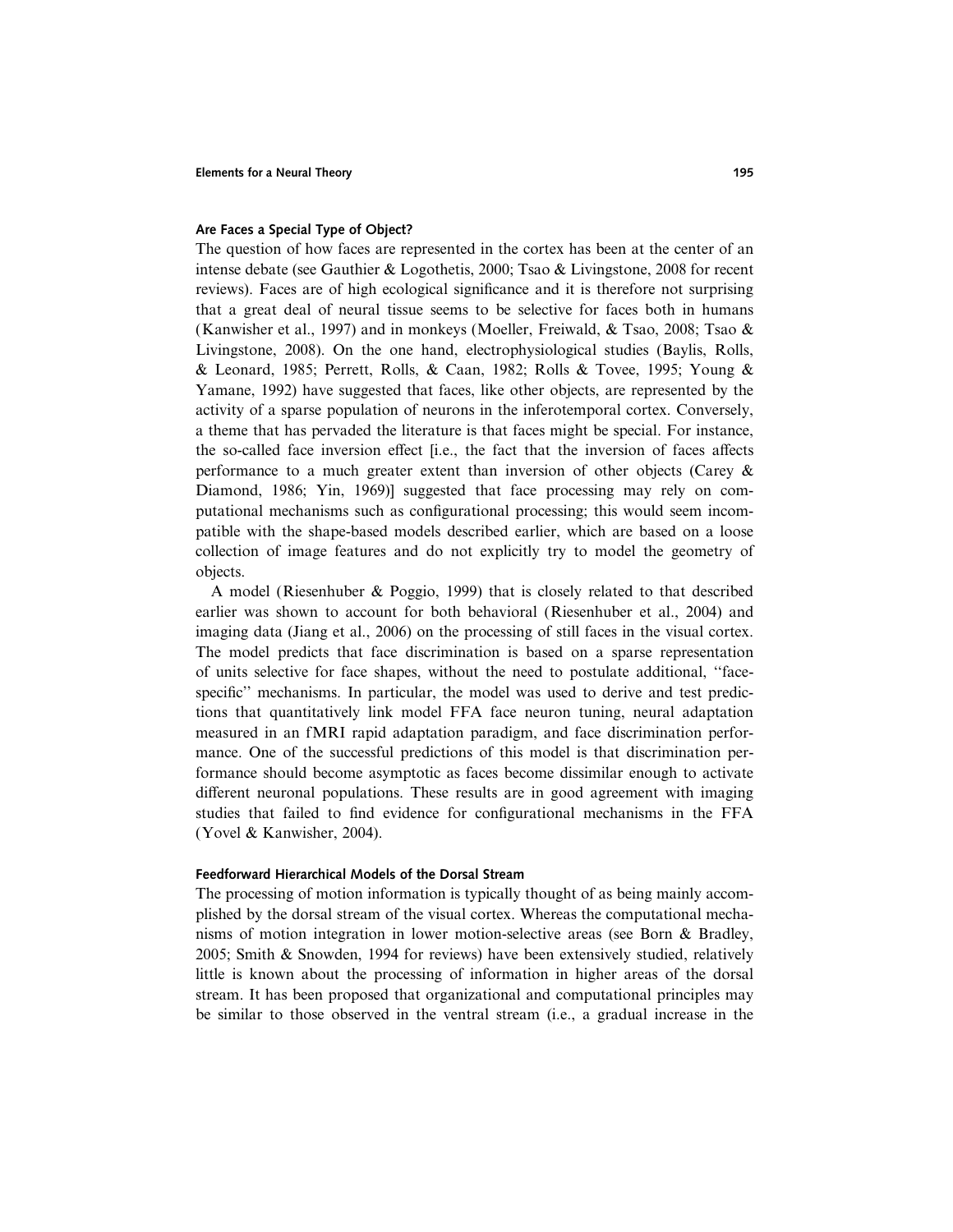complexity of the preferred stimulus and invariance properties along the hierarchy) (Essen & Gallant, 1994; Saito, 1993).

Building on these principles, Giese and Poggio have proposed a model for motion recognition that consists of a ventral and a dorsal stream (Giese & Poggio, 2003). Their simulations demonstrated that biological motion and actions can be recognized, in principle, by either stream alone, via the detection of temporal sequences of shapes in the ventral stream of the model, or by recognizing specific complex optic flow patterns that are characteristic for action patterns in the dorsal stream. The architecture of the ventral stream follows closely the architecture of the models described earlier (Riesenhuber & Poggio, 1999), with the addition of a special recurrent neural mechanism on the highest level that makes the neural units' responses selective for sequential temporal order. The dorsal stream applies the same principles to neural detectors for motion patterns with different levels of complexity [such as local and opponent motion in the original model, or complex spatially structured optic flow patterns that are learned from training examples (Jhuang et al., 2007; Sigala, Serre, Poggio, & Giese, 2005]. The model reproduced a variety of experiments (including psychophysical, electrophysiological, and imaging results) on the recognition of biological motion from point-light and full-body stimuli. Subsequent work showed that the dorsal stream is particularly suited for generalization between fullbody and point-light stimuli, and produced reasonable recognition results even for stimuli with degraded local motion information, which was previously interpreted as evidence that perception of biological motion is exclusively based on form features (Casile & Giese, 2005).

This line of work has recently been extended by the inclusion of simple learning mechanisms for middle temporal-like units (Jhuang et al., 2007; Sigala et al., 2005), making it possible to adapt the neural detectors in intermediate stages of the model to the statistics of natural video sequences. The validation of this model showed that the resulting architecture was competitive with state-of-the-art computer vision systems for the recognition of human actions. This makes such models interesting for the recognition of other classes of dynamic stimuli, such as dynamic faces.

# Extensions of the Basic Architecture for the Processing of Dynamic Faces

The core assumption in this chapter is that the recognition of dynamic facial expressions might exploit computational mechanisms similar to those used to process static objects or body movements. This does not necessarily imply that the underlying neural structures are shared, even though such sharing seems likely with respect to lower and midlevel visual processing. In the following discussion we present a number of extensions of the framework discussed in the preceding section that seem necessary in order to develop models for the processing of dynamic faces. In particular, we speculate that the processing of dynamic face stimuli involves a complex interaction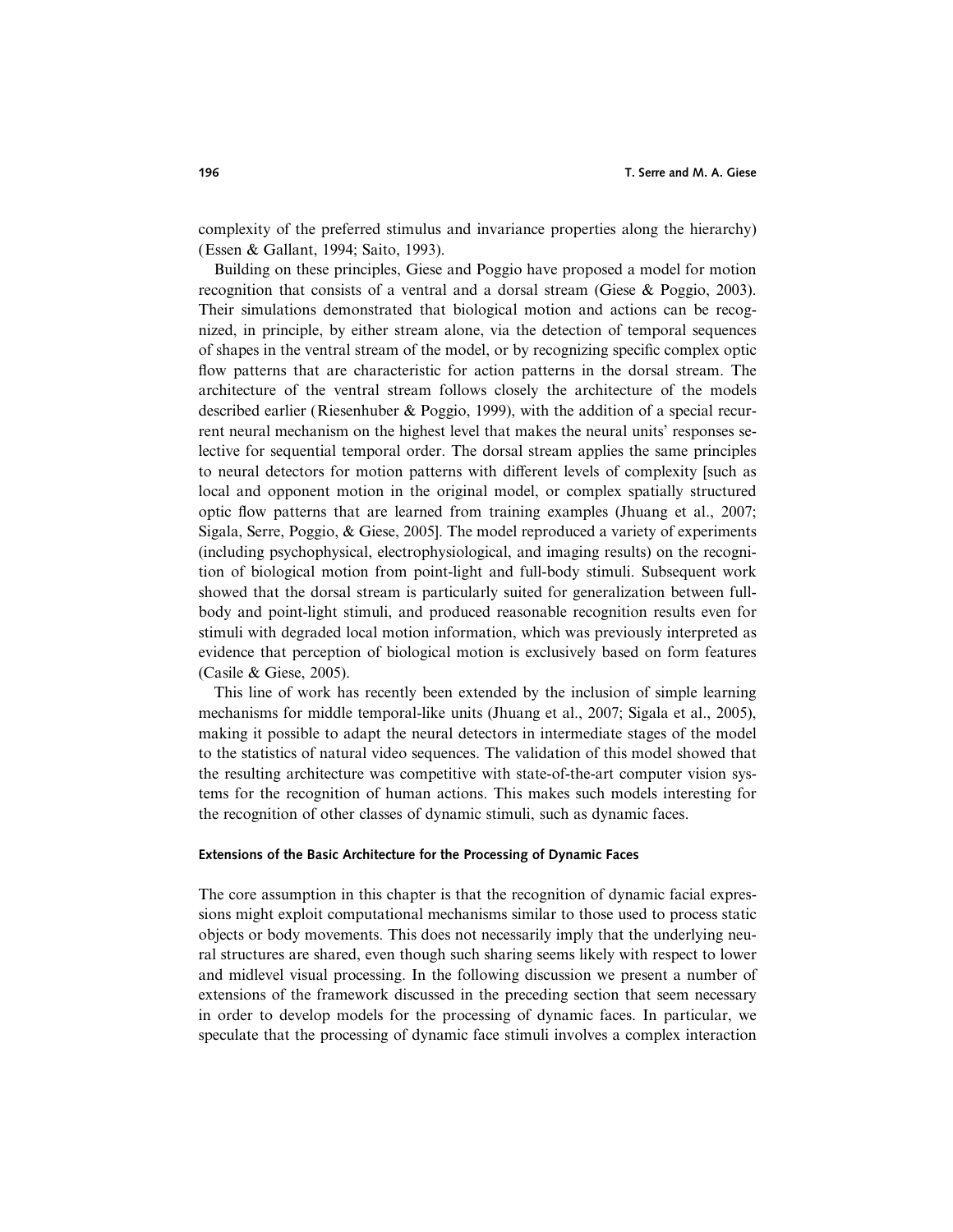between motion cues from the dorsal stream and shape cues from the ventral stream (as discussed in the previous sections of this chapter).

## Skeleton Model for the Processing of Dynamic Faces

Following the principles that have been successful in explaining the recognition of static objects and faces as well as dynamic body movements, figure 13.1 provides a sketch of how motion and shape cues may be integrated within a model for the processing of dynamic faces. The model extracts characteristic features of dynamic facial expressions through two hierarchical pathways that extract complex form and motion features. The highest levels of these two streams are defined by complex pattern detectors that have been trained with typical examples of dynamic face patterns. Within this framework it is possible to make the form and also the motion pathway selective for temporal sequences by the introduction of asymmetric lateral connections between high-level units tuned to different keyframes of a face sequence (as described in Giese & Poggio, 2003). Whether such sequence selectivity is critical in the recognition of dynamic faces is still an open question. In the proposed model, the information from the form and motion pathways is integrated at the highest hierarchy level within model units that are selective for dynamic facial expressions. Again, it remains an open question for experimental research to demonstrate the existence of face-selective neurons that are selectively tuned for dynamic aspects (see also chapter 8).

We have conducted preliminary experiments with a part of the proposed architecture using videos of facial expressions as stimuli. Testing the model of the dorsal stream described earlier (Jhuang et al., 2007) on a standard computer vision database (Dollar, Rabaud, Cottrell, & Belongie, 2005) that contains six facial expressions (anger, disgust, fear, joy, sadness, and surprise), we found that a small population of about 500 MT/MST-like motion-sensitive model units were sufficient for a reliable classification of these facial expressions (model performance: 93.0% versus 83.5% for the system by Dollar et al., 2005). These MT/MST-like units combine afferent inputs from "V1" model units that are tuned to different directions of motion. After a brief learning stage using dynamic face sequences, these units become selective for spacetime facial features such as the motion of a mouth during a smile or the raising of an eyebrow during surprise. It seems likely that shape cues from the ventral stream would also play a key role, if not even a dominant role, in the processing of dynamic faces (see chapter 4). However, the exact integration of motion and form cues can only be determined from future more detailed experimental evidence.

# Extension for Norm-Referenced Encoding

As discussed in the second section of this chapter, several experiments on the processing of static pictures of faces have suggested a relevance of norm-referenced encoding for face processing, and potentially even for the representation of other classes of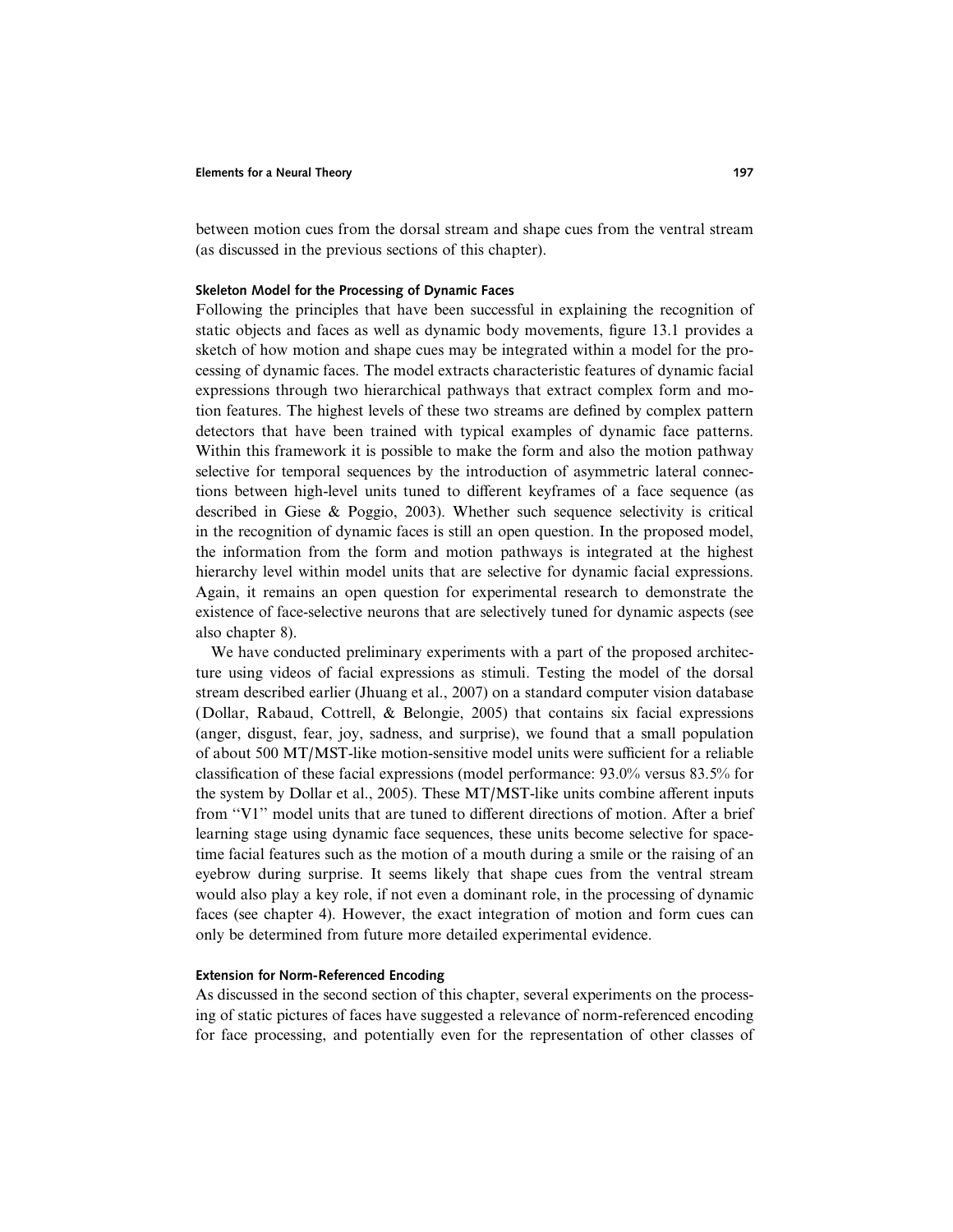

# Figure 13.1

Neural model for the processing of dynamic face stimuli. Form and motion features are extracted in two separate pathways. The addition of asymmetric recurrent connections at the top levels makes the units selective for temporal order. The highest level consists of neurons that fuse form and motion information.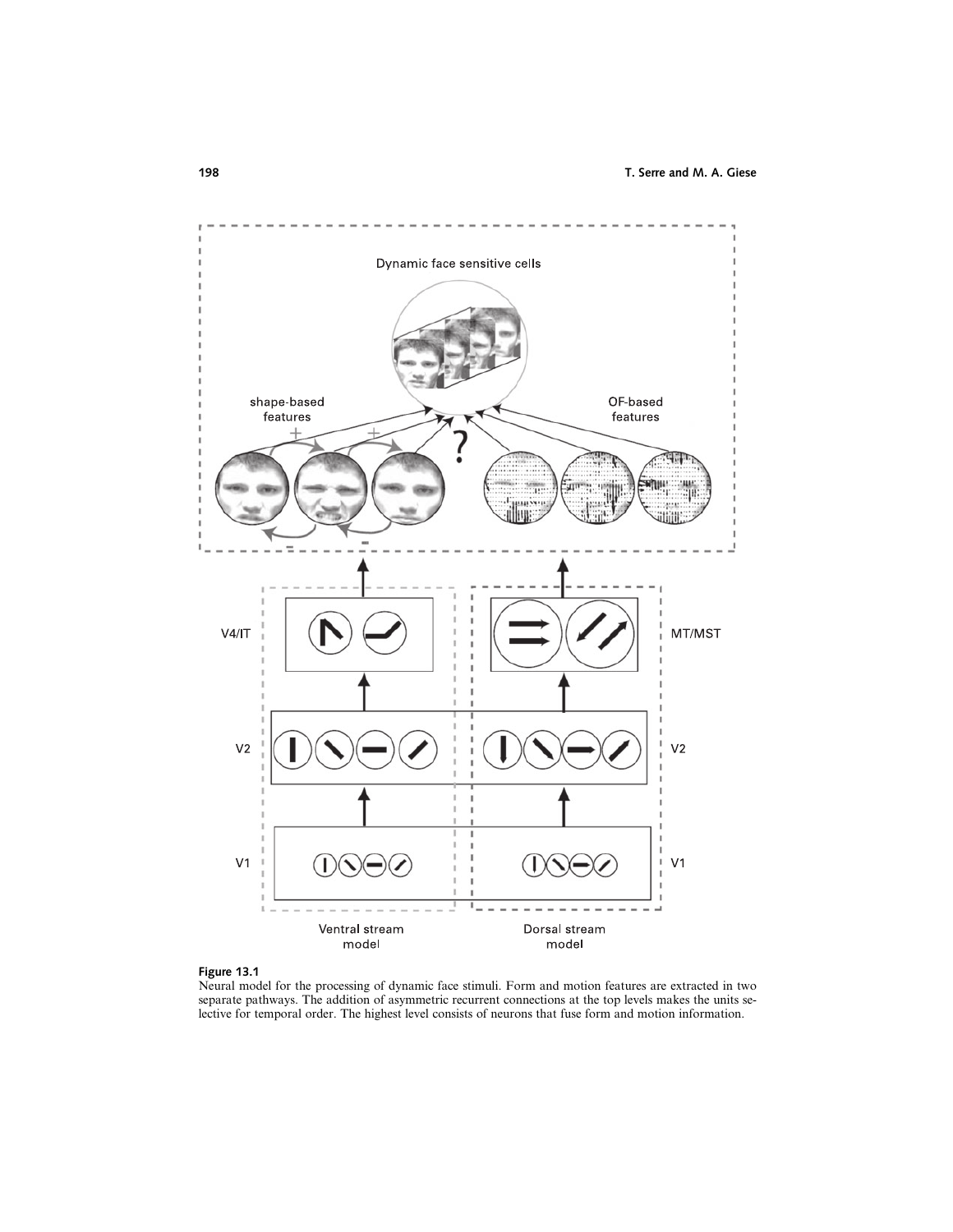objects (Kayaert, Biederman, & Vogels, 2005; Leopold, Bondar, & Giese, 2006; Loffler et al., 2005; Rhodes & Jeffery, 2006; Tsao & Freiwald, 2006). All models discussed so far are example-based. They assume neural units whose tuning depends on the position of a stimulus in feature space, independently of the overall stimulus statistics. An example is units with Gaussian tuning (Riesenhuber & Poggio, 1999; Serre et al., 2005) with centers defined by individual feature vectors that correspond to training patterns.

Conversely, for norm-referenced encoding, the tuning of such units would depend, not only on the actual stimulus, but also on a norm stimulus (average face), resulting in a special symmetry of the tuning about this norm stimulus. The model architecture proposed before can be easily extended to implement ''norm-referenced encoding,'' and it seems that such an extension might be helpful in accounting for the tuning properties of face-selective neurons in the macaque IT area (Giese & Leopold, 2005).

Figure 13.2 shows the results of an electrophysiological experiment (Leopold et al., 2006) that tested the tuning of face-selective neurons in area IT using face stimuli that had been generated by morphing among three-dimensional scans of humans (Blanz & Vetter, 1999). Specifically, morphs between four example faces (F1, F2, F3, and F4) and an average face computed from fifty faces were presented to the animals (panel A). Single-cell and population responses showed a clear tendency of the activity of individual neural units to vary monotonically with the distance of the test stimulus from the average face in the face space (panel B). We then tried to reproduce this result with an example-based model that was basically a simplified version of the model for the ventral stream, as discussed in detail in the previous section. The model consisted of a hierarchy of ''simple'' and ''complex'' units to extract oriented contours and midlevel feature detectors that were optimized by PCA based on the available training patterns. Units at the highest level were Gaussian radial basis functions whose centers were defined by the feature vectors of training faces from the data basis, which is consistent with the example-based models discussed earlier. (See Giese & Leopold, 2005 for further details.)

Although this model achieved robust face recognition with a realistic degree of selectivity, and matching basic statistical parameters of the measured neural responses, it failed to reproduce the monotonic trends of the tuning curves with respect to the distance of the stimuli from the average face that was observed in the experiment (figure 13.2c). This deviation from the data was quite robust against changes in the parameters of the model, or even structural variations like the number of spatial scales. This points toward a fundamental difference with respect to relevant neural encoding principles.

In order to verify this hypothesis, we implemented a second version of the model that included a special neural mechanism that approximates norm-referenced encoding, and which replaced the units with Gaussian tuning in the exemplar-based model.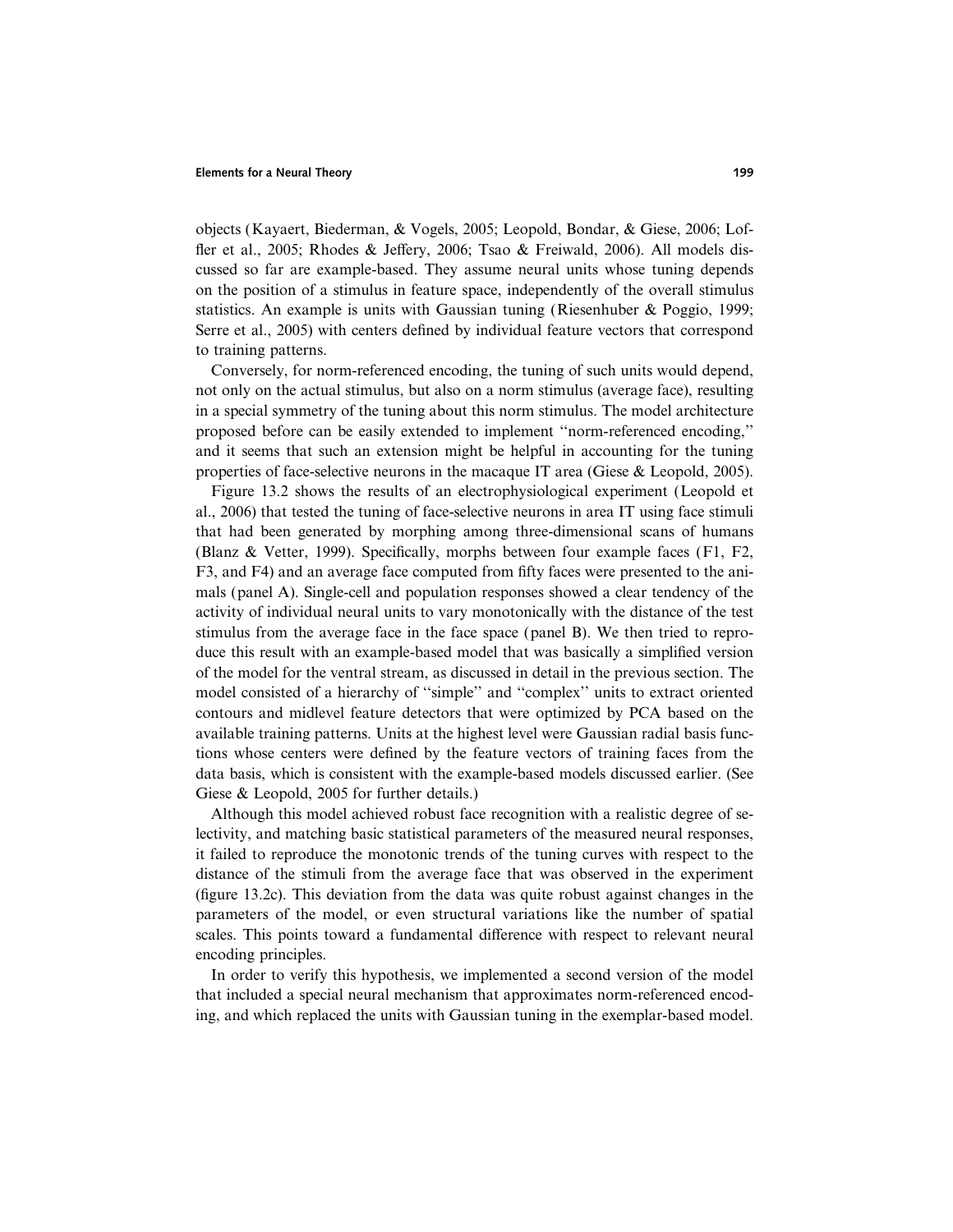

# Figure 13.2

Responses of face-selective neurons in area IT and simulation results from two model variants implementing example-based and norm-referenced encoding. (a). Stimuli generated by morphing between the average face and four example faces (F1, F2, F3, and F4). Pictures outside the sphere indicate facial caricatures that exaggerate features of the individual example faces. The identity level specifies the location of face stimuli along the line between the average face and the individual example faces (0 corresponding to the average face and 1 to the original example face). (b). Responses of eighty-seven face-selective neurons (normalized average spike rates within an interval 200–300 ms after stimulus onset) in area IT of a macaque monkey. Different lines indicate the population averages computed separately for different identity levels and for the example face that elicited, respectively, the strongest, second-strongest etc., and the lowest response. Asterisks indicate significant monotonic trends  $(p < 0.05)$ . (c). Normalized responses of faceselective neurons for the model implementing example-based encoding plotted in the same way as the responses of the real neurons in panel b. (d). Normalized responses of the face-selective neurons for the model implementing norm-referenced encoding (conventions as in panel b).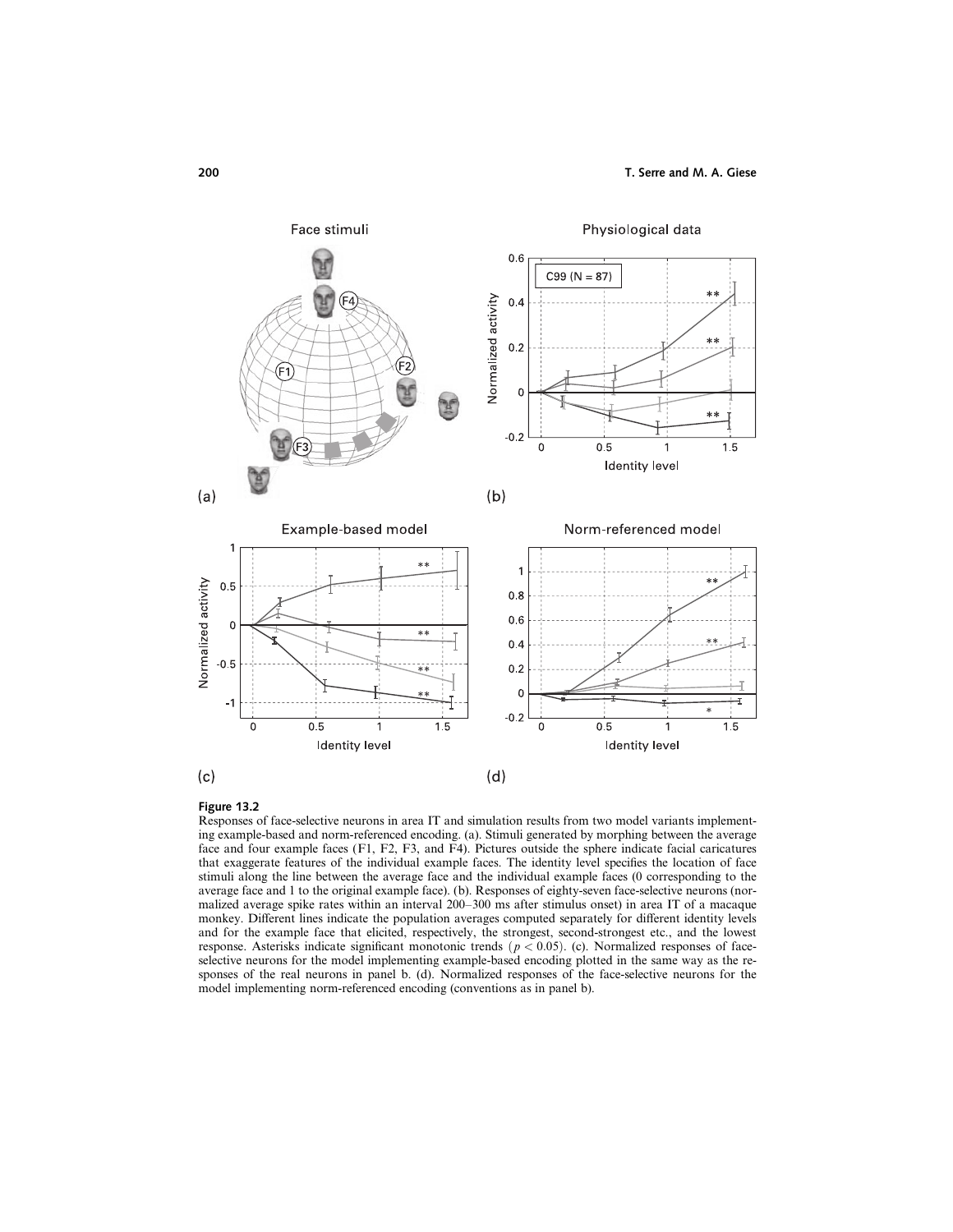The key idea for the implementation of norm-referenced encoding is to obtain an estimate for the feature vector  $\mathbf{u}(t)$  that corresponds to the norm stimulus (average face) by averaging over the stimulus history. Once this estimate has been computed, neural detectors that are selective for the difference between the actual stimulus input from the previous layer  $r(t)$  and this estimate can be easily constructed. The underlying mechanism is schematically illustrated in figure 13.3a.

An estimate of the feature vector  $\hat{\mathbf{u}}(t)$  that corresponds to the norm stimulus is computed by ''integrator neurons'' (light gray in figure 13.3a), which form a (very slow-moving) average of the input signal  $r(t)$  from the previous layer over many stimulus presentations. Simulations showed that for random presentation of stimuli from a fixed set of faces, this temporal average provides a sufficiently accurate estimate of the feature vector that corresponds to the real average face. The (vectorial) difference  $\mathbf{z}(t) = \mathbf{r}(t) - \hat{\mathbf{u}}(t)$  between this estimate and the actual stimulus input is computed by a second class of neurons (indicated in white).

The last level of the proposed circuit is given by face-selective neurons (or small networks of neurons) whose input signal is given by the difference vector  $z(t)$  (indicated by dark gray in figure 13.3). The tuning functions of these neurons were given by the function

$$
y_k = g_k(\mathbf{z}) \sim |\mathbf{z}| \left(\frac{\mathbf{z} \mathbf{n}_k}{|\mathbf{z}|} + 1\right)^v, \tag{13.1}
$$

where the first term defines a linear dependence of the output on the length of the distance vector and where the second term can be interpreted as a direction tuning function in the high-dimensional feature space (the unit vector  $\mathbf{n}_k$  determining the preferred direction, and the positive parameter  $v$  controlling the width of the direction tuning). While at first glance, this function does not look biologically plausible, it turns out that for  $v = 1$  (a value leading to a good approximation of the physiological data), it can be approximated well by the function

$$
y_k = g_k(\mathbf{z}) \sim \mathbf{z} \mathbf{n}_k + |\mathbf{z}| = [\mathbf{z}]_+(\mathbf{n}_k + 1) + [-\mathbf{z}]_+(\mathbf{n}_k - 1).
$$
 (13.2)

In this formula  $[.]_+$  corresponds to a linear threshold function  $[x]_+ = \max(x, 0)$ , and function (13.2) can be implemented with a simple physiologically plausible two-layer neural network with linear threshold units that is sketched in figure 13.3b.

A quantitative comparison between simulation and real experimental data, using the stimuli and the same type of analysis for the real and the modeled neural data, shows a very good agreement, as shown in figure 13.2d. Specifically, the model reproduces even the number of significant positive and negative trends that were observed in the real data.

This result shows that the proposed architecture can be extended to include normreferenced encoding without much additional effort and without making biologically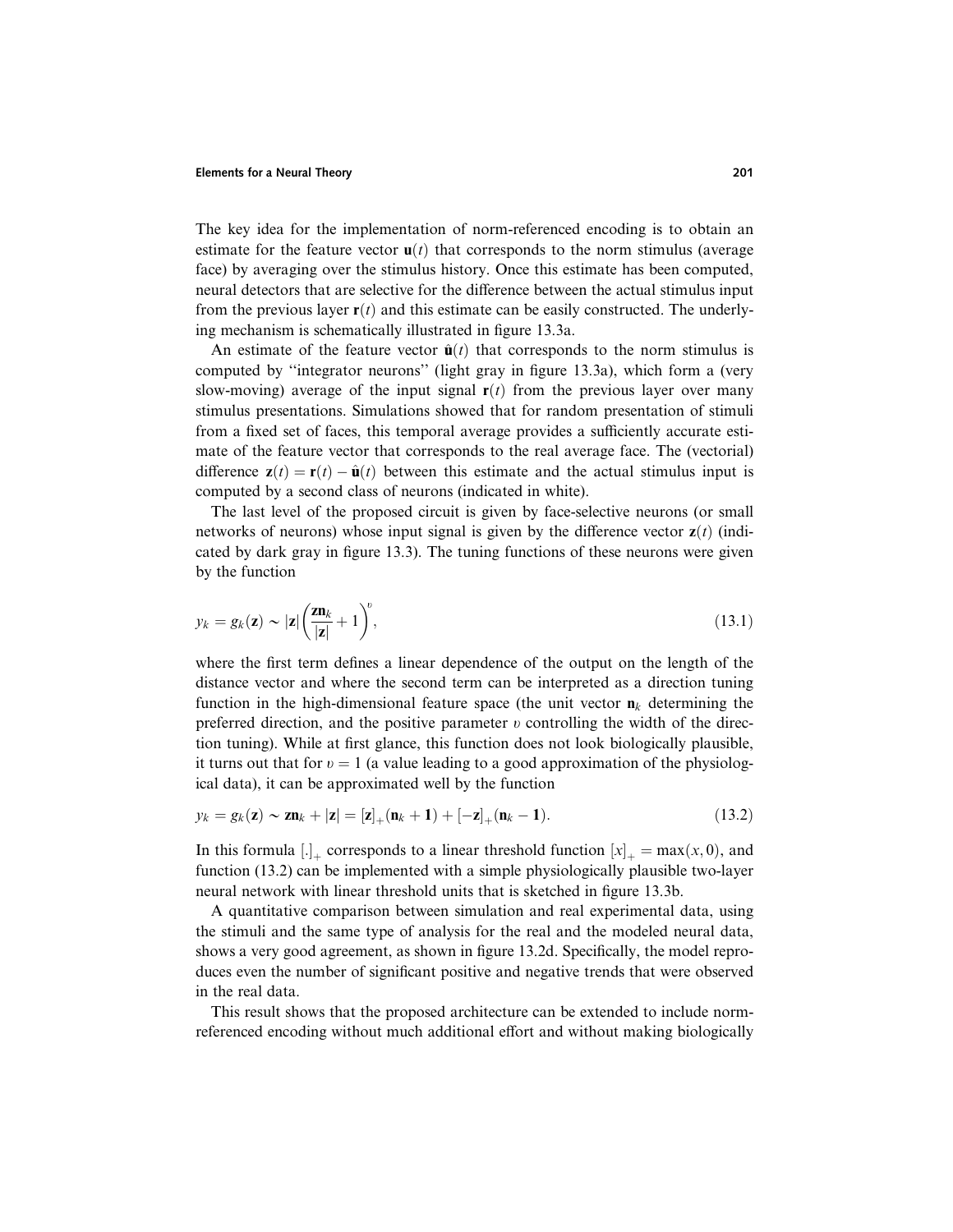

## Figure 13.3

Neural circuits implementing norm-referenced encoding. (a). Basic circuit deriving an estimate of the feature vector that corresponds to the norm stimulus by averaging and computing the difference between the actual input and this estimate. The difference vector provides the input to the face-selective neurons. (b). Implementation of the tuning function of the face-selective neurons by a two-layer linear threshold network. The unit vectors  $\mathbf{n}_k$  define the tuning of the units in the high-dimensional input space (for details, see text).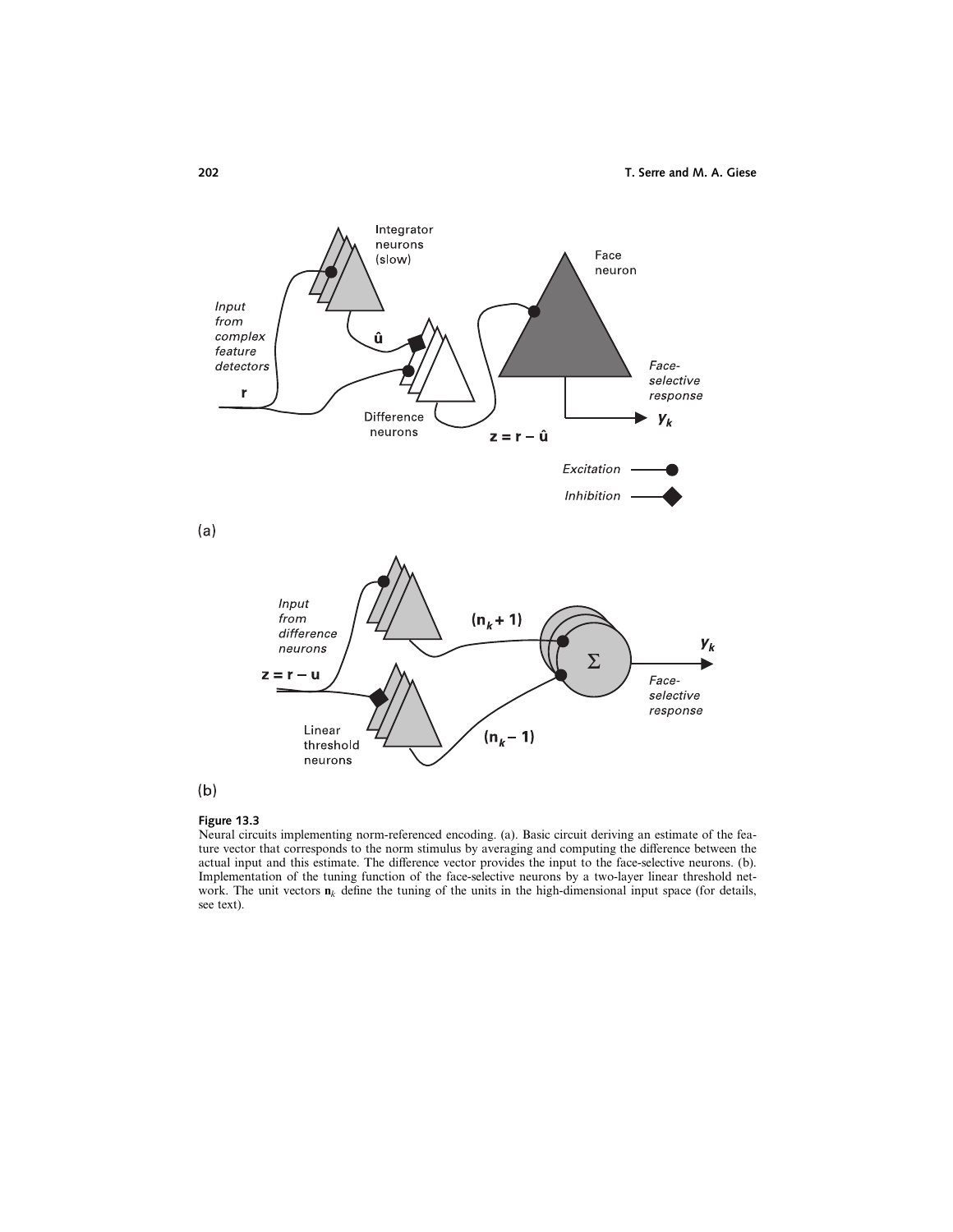implausible assumptions. In addition, the proposed circuit can be reinterpreted in a statistical framework as a form of predictive encoding where the face units represent the deviations from the most likely expected stimulus, which is the average face if no further a priori information is given. Predictive coding has been discussed extensively as an important principle for visual processing and especially for object and action recognition (e.g., Friston, 2008; Rao & Ballard, 1997).

# Other Missing Components

The model components and principles discussed in this chapter are far from complete, and it seems likely that an architecture that captures all fundamental aspects of the neural processing of dynamic facial expressions will require a variety of additional elements. A few of such principles are listed in the following discussion.

Cortical Feedback The proposed model has primarily a feedforward architecture. It has been shown that in object recognition, such models capture important properties of immediate recognition (in the first 200 ms after stimulus presentation) (Serre, Oliva et al., 2007). For longer stimulus presentations, which is typical for complex dynamic patterns, top-down effects need to be taken into account. This requires the inclusion of top-down connections and attentional effects in the model, which may be particularly important for fine discrimination tasks such as face identification. Overall, the proposed model has been extensively tested for the classification of objects (including faces). Yet vision is much more than categorization because it involves interpreting an image (for faces, this may take the form of inferring the age, gender, and ethnicity of a person, or physical attributes such as attractiveness or social status). It is likely that the feedforward architectures described in this chapter will be insufficient to match the level of performance of human observers on some of these tasks and that cortical feedback and inference mechanisms (Lee & Mumford, 2003) may play a key role.

Attentional Mechanisms Hierarchical architectures that are similar to the proposed model have been extended with circuits for attentional modulation (e.g., Deco  $\&$ Rolls, 2004; Itti & Koch, 2001). Inclusion of attention in models for dynamic face recognition seems to be crucial since faces have been shown to capture attention (e.g., Bindemann, Burton, Hooge, Jenkins, & de Haan, 2005) and the recognition of facial expressions interacts in a complex way with attention (e.g., Pourtois & Vuilleumier, 2006).

Interaction with Motor Representations and Top-Down Influences of Internal Emotional States These are other potential missing elements. The model described here focuses exclusively on purely visual aspects of facial expressions. The influence of motor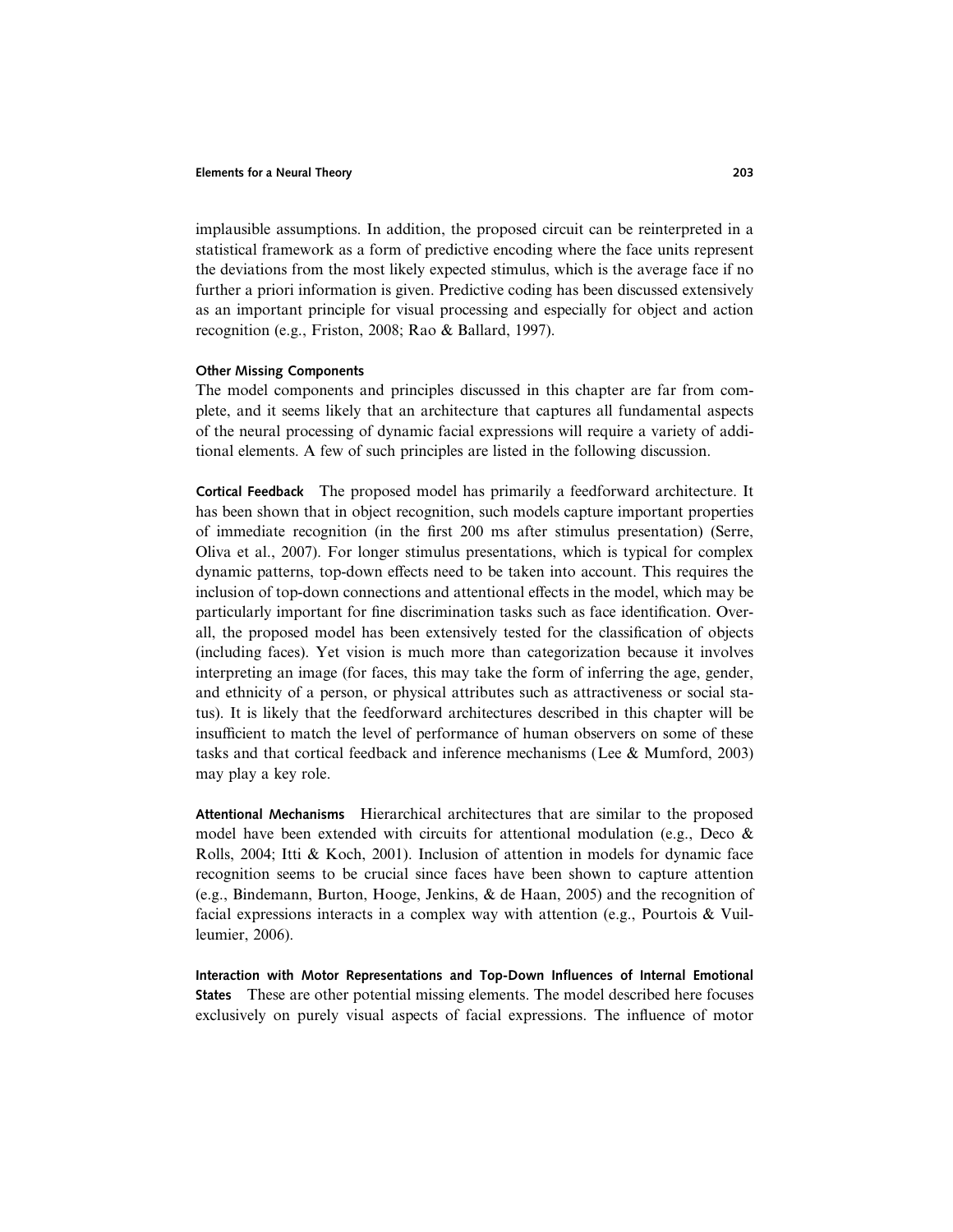representations could be modeled by a time-synchronized modulation by predictions of sensory states from dynamically evolving predictive internal motor models (e.g., Wolpert et al., 2003). Alternatively, the sensitivity for visual features consistent with specific motor patterns or emotional states might be increased in a less specific manner, similar to attentional modulation without a detailed matching of the temporal structure. Detailed future experiments might help to decide among computational alternatives.

# Discussion

In this chapter we have described computational mechanisms that in our view could be important for the processing of dynamic faces in biological systems. Since at present no physiologically plausible model for the processing of such stimuli exists, we have reviewed work from different disciplines: computer vision models for the recognition of dynamic faces (see also chapters 12 and 14), and biologically inspired models for the processing of static faces and full-body movements. In addition, we have presented a physiologically plausible core architecture that has been shown previously to account for many experimental results on the recognition of static objects and faces and dynamic bodies. In addition, our work demonstrates that this architecture reaches performance levels for object and motion recognition that are competitive with state-of-the-art computer vision systems. We suggest that this basic architecture may constitute a starting point for the development of quantitative physiologically inspired models for the recognition of dynamic faces.

As for other work in theoretical neuroscience, the development of successful models for the recognition of dynamic faces will depend critically on the availability of conclusive and constraining experimental data. Although the body of experimental data in this area is continuously growing (as shown by the chapters in the first two parts of this book), the available data are far from sufficient to decide about even the most important computational mechanisms of the processing of dynamic faces. Questions that might be clarified by such experiments include:

 How much overlap is there between cortical areas involved in the processing of static versus dynamic faces?

How do form and motion cues contribute to the recognition of dynamic faces?

 Is temporal order-selectivity crucial for the processing of facial expressions, and which neural mechanisms implement such sequence selectivity?

 Are neurons tuned to dynamic sequences of face images such as heads rotating in 3D also involved in the problem of (pose) invariant recognition?

 Is there a direct coupling between perceptual and motor representations of facial movements, and what are the neural circuits that implement this coupling?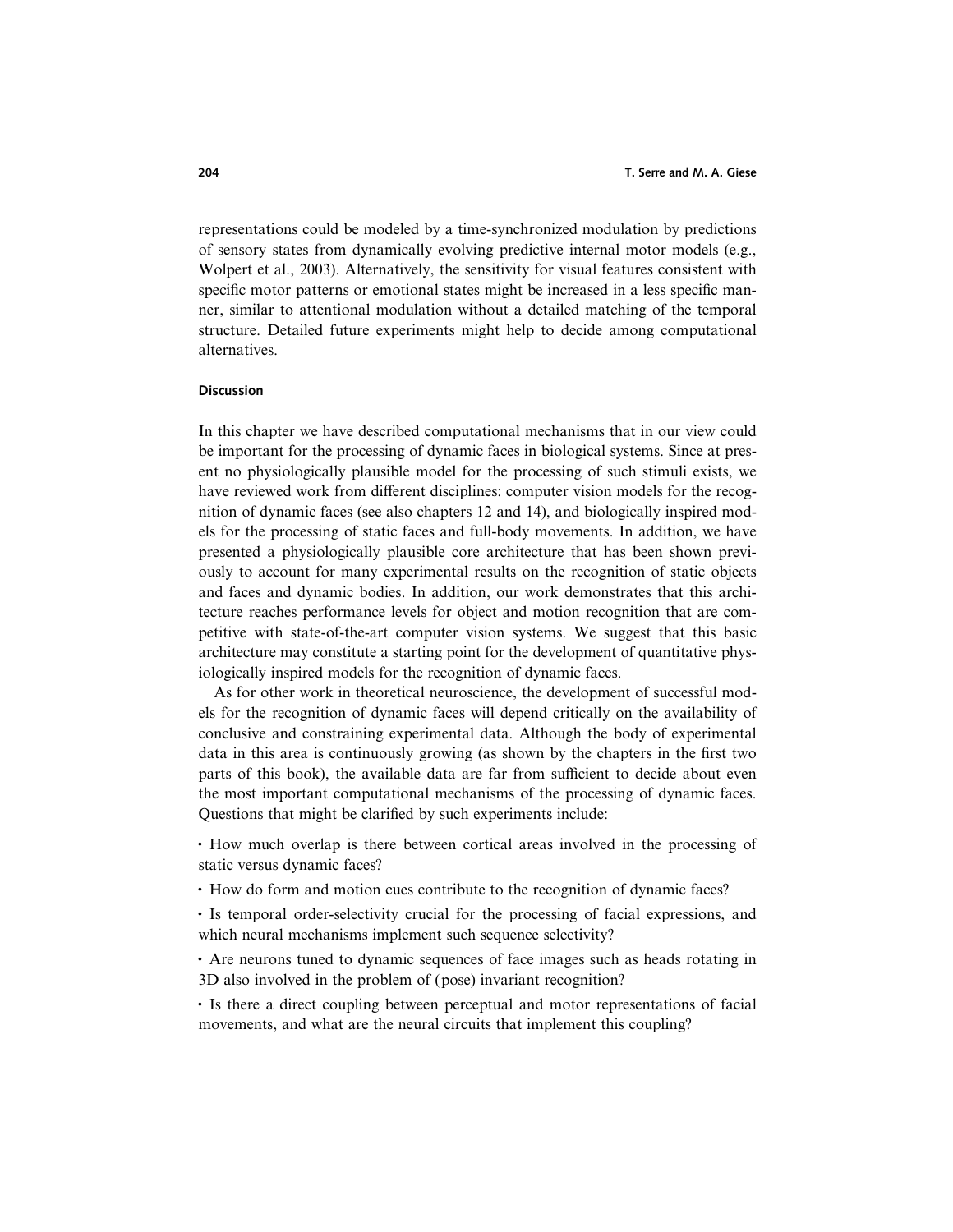How do other modalities, such as auditory or haptic cues, modulate the visual processing of dynamic faces?

The clarification of such questions will likely require the integration of different experimental methods, including psychophysics, functional imaging, lesion studies, and most important, single-cell physiology. An important function for computational models like the ones discussed in this chapter is to quantitatively link the results obtained with various experimental methods and to test the computational feasibility of explanations in the context of real-world stimuli with realistic levels of complexity. Only computational mechanisms that comply with the available data, and which are appropriate for reaching sufficient performance levels with real-world stimuli seem promising as candidates for an explanation of the biological mechanisms that underlie the processing of dynamic faces.

# References

Abdi, H., Valentin, D., Edelman, B., & O'Toole, A. J. (1995). More about the difference between men and women: Evidence from linear neural networks and the principal-component approach. Perception, 24(5), 539–562.

Ahonen, T., Hadid, A., & Pietikaine, M. (2006). Face description with local binary patterns: Application to face recognition. IEEE Trans Pattern Anal Machine Intell, 28(12), 2037–2041.

Barraclough, N. E., Xiao, D., Oram, M. W., & Perrett, D. I. (2006). The sensitivity of primate STS neurons to walking sequences and to the degree of articulation in static images. Prog Brain Res, 154, 135–148.

Baylis, G. C., Rolls, E. T., & Leonard, C. M. (1985). Selectivity between faces in the responses of a population of neurons in the cortex in the superior temporal sulcus of the monkey. Brain Res, 342(1), 91–102.

Bindemann, M., Burton, A. M., Hooge, I. T., Jenkins, R., & de Haan, E. H. (2005). Faces retain attention. Psychonom Bull Rev, 12, 1048–1053.

Binkofski, F., & Buccino, G. (2006). The role of ventral premotor cortex in action execution and action understanding. J Physiol Paris, 99(4-6), 396-405.

Black, M. J., & Yacoob, Y. (1995). Tracking and recognizing rigid and non-rigid facial motions using local parametric models of image motion. In Proceedings of the fifth international conference on the computer vision (ICCV '95) (pp. 374-381). Washington DC: IEEE Computer Society.

Blanz, V., & Vetter, T. (1999). A morphable model for synthesis of 3D faces. In Computer graphics proc. SIGGRAPH (pp. 187–194). Los Angeles.

Born, R. T., & Bradley, D. C. (2005). Structure and function of visual area MT. Annu Rev Neurosci, 28, 157–189.

Bruce, C. J., Desimone, R., & Gross, C. G. (1986). Both striate cortex and superior colliculus contribute to visual properties of neurons in superior temporal polysensory area of macaque monkey. J Neurophysiol, 55, 1057–1075.

Bruce, V., & Young, A. (1986). Understanding face recognition. Br J Psychol, 77 (Pt. 3), 305–327.

Burton, A. M., & Bruce, V. (1993). Naming faces and naming names: Exploring an interactive activation model of person recognition. Memory, 1, 457–480.

Burton, A. M., Bruce, V., & Hancock, P. J. B. (1999). From pixels to people: A model of familiar face recognition. Cognit Sci, 23(1), 1–31.

Carey, S., & Diamond, R. (1986). Why faces are and are not special: An effect of expertise. J Exp Psychol Gen, 115, 107–117.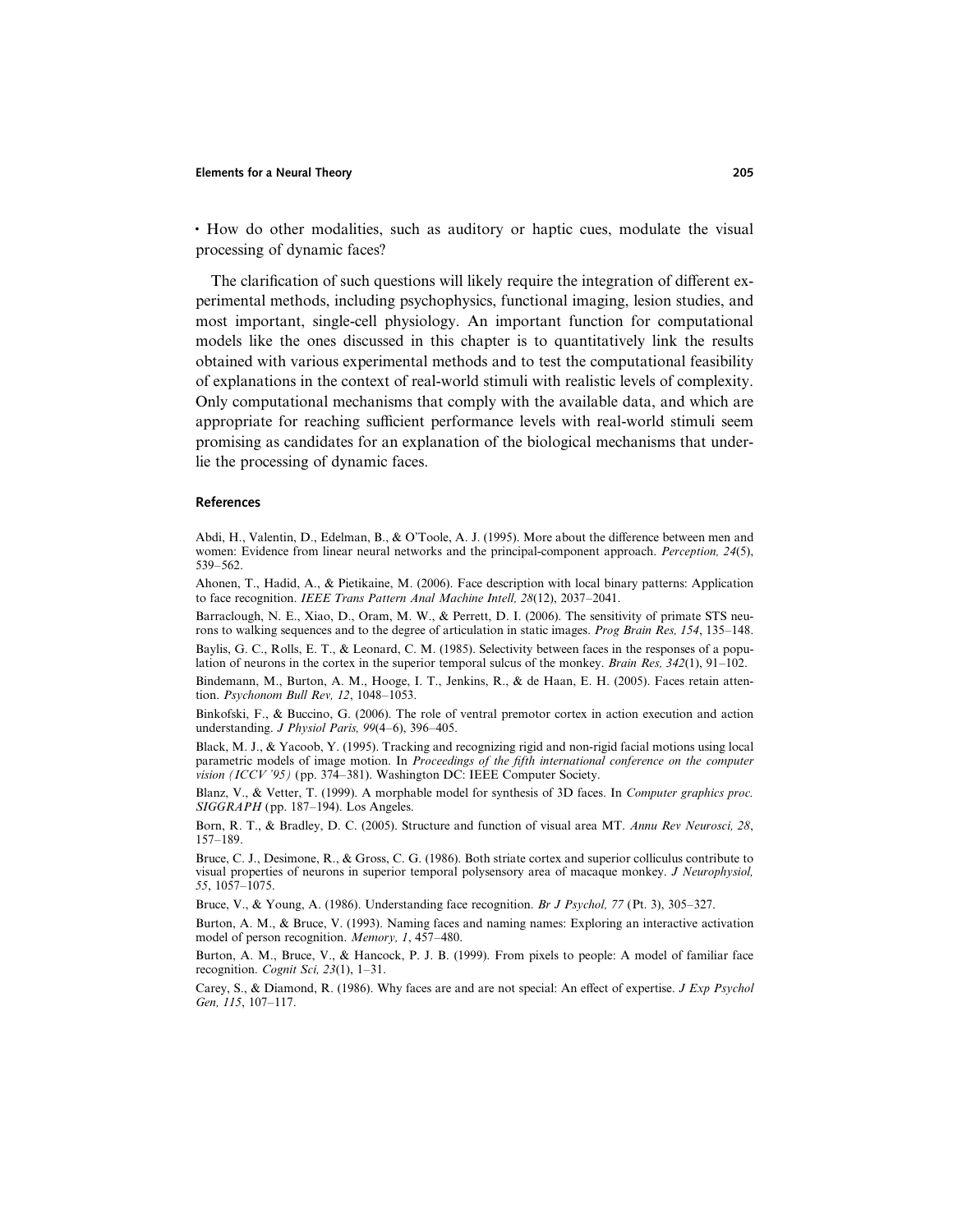Casile, A., & Giese, M. A. (2005). Critical features for the recognition of biological motion. J Vis, 5, 348–360.

Cohen, I., Sebe, N., Garg, A., Chen, L. S., & Huang, T. (2003). Facial expression recognition from video sequences: Temporal and static modeling. Comp Vis Image Understand,  $91(1-2)$ , 160-187.

Dailey, M. N., & Cottrell, G. W. (1999). Organization of face and object recognition in modular neural networks. Neural Networks, 12(7–8), 1053–1074.

Dailey, M. N., Cottrell, G. W., Padgett, C., & Adolphs, R. (2002). EMPATH: A neural network that categorizes facial expressions. J Cognit Neurosci, 14(8), 1158–1173.

Decety, J., & Grezes, J. (1999). Neural mechanisms subserving the perception of human actions. Trends Cogn Sci, 3(5), 172–178.

Deco, G., & Rolls, E. T. (2004). A neurodynamical cortical model of visual attention and invariant object recognition. Vision Res, 44(6), 621–642.

Desimone, R., Albright, T., Gross, C., & Bruce, C. (1984). Stimulus-selective properties of inferior temporal neurons in the macaque. J Neurosci, 4(8), 2051–2062.

Dollar, P., Rabaud, V., Cottrell, G., & Belongie, S. (2005). Behavior recognition via sparse spatiotemporal features. Paper presented at the workshop on visual surveillance and performance evaluation of tracking and surveillance (pp. 65–72). October 16, Beijing China.

Edwards, G., Taylor, C., & Cootes, T. (1998). Interpreting face images using active appearance models. Paper presented at the 3rd IEEE international conference on automatic face and gesture recognition (pp. 300–305). Apr. 14–16 Nara, Japan. Washington DC: IEEE Computer Society.

Erlhagen, W., Mukovskiy, A., & Bicho, E. (2006). A dynamic model for action understanding and goaldirected imitation. Brain Res, 1083(1), 174–188.

Escobar, M. J., Masson, G. S., Vieville, T., & Kornprobst, P. (2009). Action recognition using a bioinspired feedforward spiking network. Int J Comp Vis, 82(3), 284–301.

Essa, I., Darrell, T., & Pentland, A. (1994). A vision system for observing and extracting facial action parameters. In Proceedings of the conference on computer vision and pattern recognition (CVPR '94) (pp. 76–83). 21 Jun–23 Jun 1994, Seattle WA.

Essen, D. C. V., & Gallant, J. L. (1994). Neural mechanisms of form and motion processing in the primate visual system. Neuron, 13(1), 1–10.

Fasel, B., & Luettin, J. (2003). Automatic facial expression analysis: A survey. Pattern Recog, 36(1), 259–275.

Fogassi, L., Ferrari, P. F., Gesierich, B., Rozzi, S., Chersi, F., & Rizzolatti, G. (2005). Parietal lobe: From action organization to intention understanding. Science, 308(5722), 662–667.

Friston, K. (2008). Hierarchical models in the brain. PLoS Comput Biol, 4(11), e1000211.

Fukushima, K. (1980). Neocognitron: A self-organizing neural network model for a mechanism of pattern recognition unaffected by shift in position. Biol Cyb, 36, 193-202.

Gallese, V., Fadiga, L., Fogassi, L., & Rizzolatti, G. (1996). Action recognition in the premotor cortex. Brain, 119 (Pt 2), 593–609.

Gauthier, I., & Logothetis, N. (2000). Is face recognition not so unique after all? Cognit Neuropsychol,  $17(1-3)$ ,  $125-142$ .

Gawne, T. J., & Martin, J. M. (2002). Responses of primate visual cortical V4 neurons to simultaneously presented stimuli. J Neurophysiol, 88(3), 1128–1135.

Giese, M. A., & Leopold, D. A. (2005). Physiologically inspired neural model for the encoding of face spaces. Neurocomputing, 65–66, 93–101.

Giese, M. A., & Poggio, T. (2003). Neural mechanisms for the recognition of biological movements. Nat Rev Neurosci, 4(3), 179–192.

Gong, S., Psarrou, A., Katsoulis, I., & Palavouzis, P. (1994). Tracking and recognition of face sequences. Paper presented at the Proceedings of the European workshop on combined real and synthetic image processing for broadcast and video production. Hamburg, Germany 1994, 23–24. Nov.

Gong, S. M., McKenna, S. J., & Psarrou, A. (2000). Dynamic vision: From images to face recognition. London: Imperial College Press.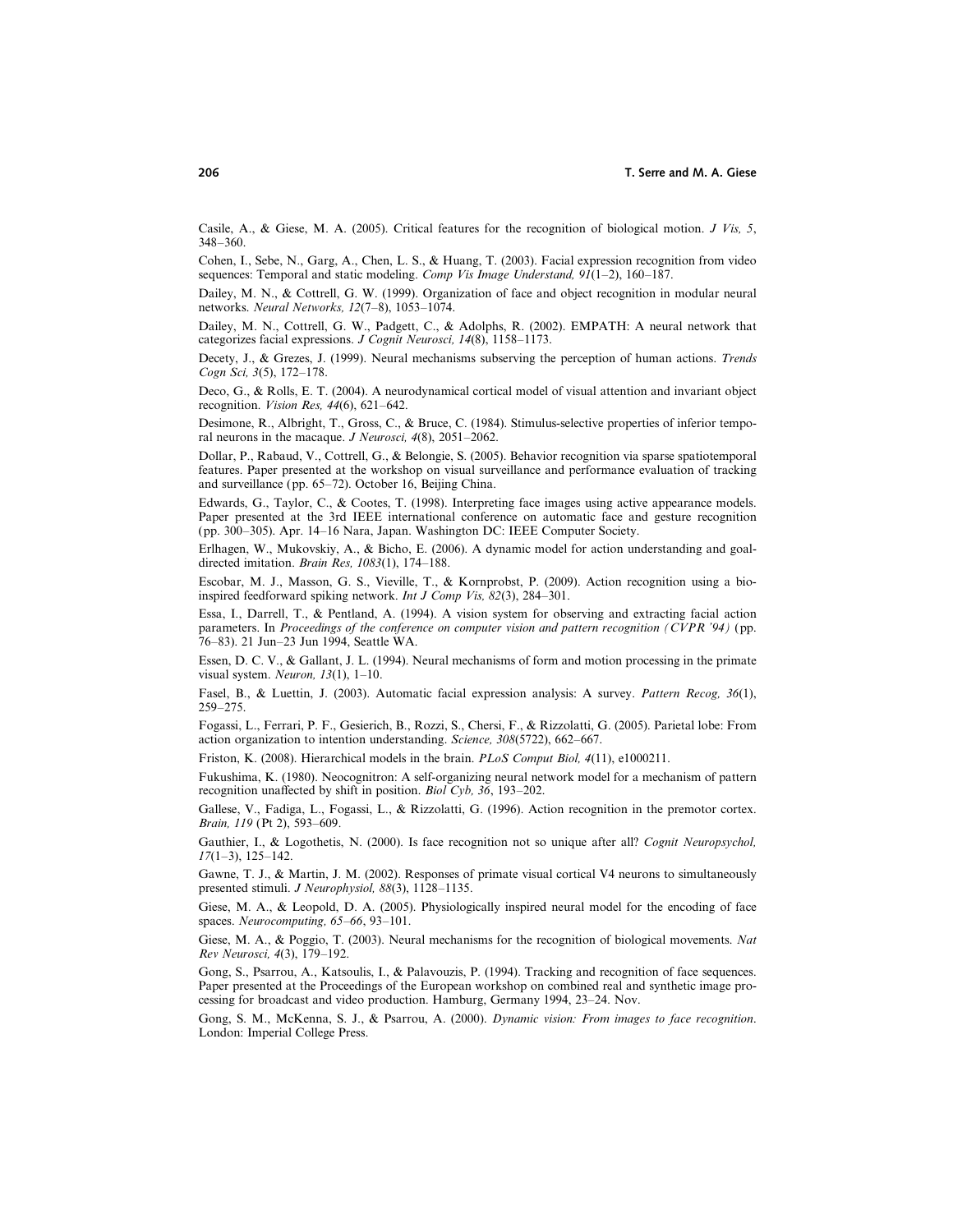Grossman, E. D., & Blake, R. (2002). Brain areas active during visual perception of biological motion. Neuron, 1167–1175.

Hancock, P. J. B., Burton, M. A., & Bruce, V. (1996). Face processing: Human perception and principal components analysis. Memory Cognit, 24, 26–40.

Haxby, J., Hoffman, E., & Gobbini, M. (2000). The distributed human neural system for face perception. Trends Cognit Sci, 4(6), 223–233.

Hubel, D. H., & Wiesel, T. N. (1968). Receptive fields and functional architecture of monkey striate cortex. J Physiol, 195(1), 215–243.

Hung, C. P., Kreiman, G., Poggio, T., & DiCarlo, J. J. (2005). Fast read-out of object identity from macaque inferior temporal cortex. Science, 310, 863–866.

Itti, L., & Koch, C. (2001). Computational modelling of visual attention. Nat Rev Neurosci, 2(3), 194–203. Jain, A. K., & Li, S. Z. (2005). Handbook of face recognition. New York: Springer-Verlag.

Jhuang, H., Serre, T., Wolf, L., & Poggio, T. (2007). A biologically inspired system for action recognition. In Proceedings of the eleventh IEEE international conference on computer vision (ICCV) (pp. 1–8). Washington DC: IEEE Computer Society.

Jiang, X., Rosen, E., Zeffiro, T., Vanmeter, J., Blanz, V., & Riesenhuber, M. (2006). Evaluation of a shape-based model of human face discrimination using fMRI and behavioral techniques. Neuron, 50(1), 159–172.

Kanwisher, N., McDermott, J., & Chun, M. M. (1997). The fusiform face area: A module in human extrastriate cortex specialized for face perception. J Neurosci, 17(11), 4302–4311.

Kayaert, G., Biederman, I., & Vogels, R. (2005). Representation of regular and irregular shapes in macaque inferotemporal cortex. Cereb Cortex, 15(9), 1308–1321.

Kriegman, D., Yang, M. H., & Ahuja, N. (2002). Detecting faces in images: A survey. IEEE Trans Pattern Anal Machine Intell, 24, 34–58.

Lampl, I., Ferster, D., Poggio, T., & Riesenhuber, M. (2004). Intracellular measurements of spatial integration and the MAX operation in complex cells of the cat primary visual cortex. J Neurophysiol, 92(5), 2704–2713.

Lange, J., & Lappe, M. (2006). A model of biological motion perception from configural form cues. J Neurosci, 26(11), 2894–2906.

Lanitis, A., Taylor, C., & Cootes, T. (1997). Automatic interpretation and coding of face images using flexible models. IEEE Trans Pattern Anal Machine Intell, 19, 743–756.

LeCun, Y., Bottou, L., Bengio, Y., & Haffner, P. (1998). Gradient-based learning applied to document recognition. Proc. IEEE, 86, 2278–2324.

Lee, K. C., Ho, J., Yang, M. H., & Kriegman, D. (2003). Video-based face recognition using probabilistic appearance manifolds. Paper presented at the Proceeding International Conference Computer Vision and Pattern Recognition (CVPR '03) (Vol. 1, pp. 313–320). Madison WI, Jun 18–20.

Lee, T. S., & Mumford, D. (2003). Hierarchical Bayesian inference in the visual cortex. Journal of the Optical Society of America, A 20(7), 1434–1448.

Leopold, D. A., Bondar, I. V., & Giese, M. A. (2006). Norm-based face encoding by single neurons in the monkey inferotemporal cortex. Nature, 442(7102), 572–575.

Leopold, D. A., O'Toole, A. J., Vetter, T., & Blanz, V. (2001). Prototype-referenced shape encoding revealed by high-level aftereffects. Nat Neurosci, 4(1), 89-94.

Lewis, M. B., & Johnston, R. A. (1999). A unified account of the effects of caricaturing faces. Vis Cognit, 6, 1–41.

Li, Y., Shaogang Gong, S., & Heather Liddell, H. (2001). Modelling faces dynamically across views and over time. Paper presented at the 8th IEEE International Conference on Computer Vision (pp. 554–559). Jul 7–14, 2001 Vancouver, BC, Canada.

Loffler, G., Yourganov, G., Wilkinson, F., & Wilson, H. R. (2005). fMRI evidence for the neural representation of faces. Nat Neurosci, 8(10), 1386-1391.

Logothetis, N. K., & Sheinberg, D. L. (1996). Visual object recognition. Annu Rev Neurosci, 19, 577–621.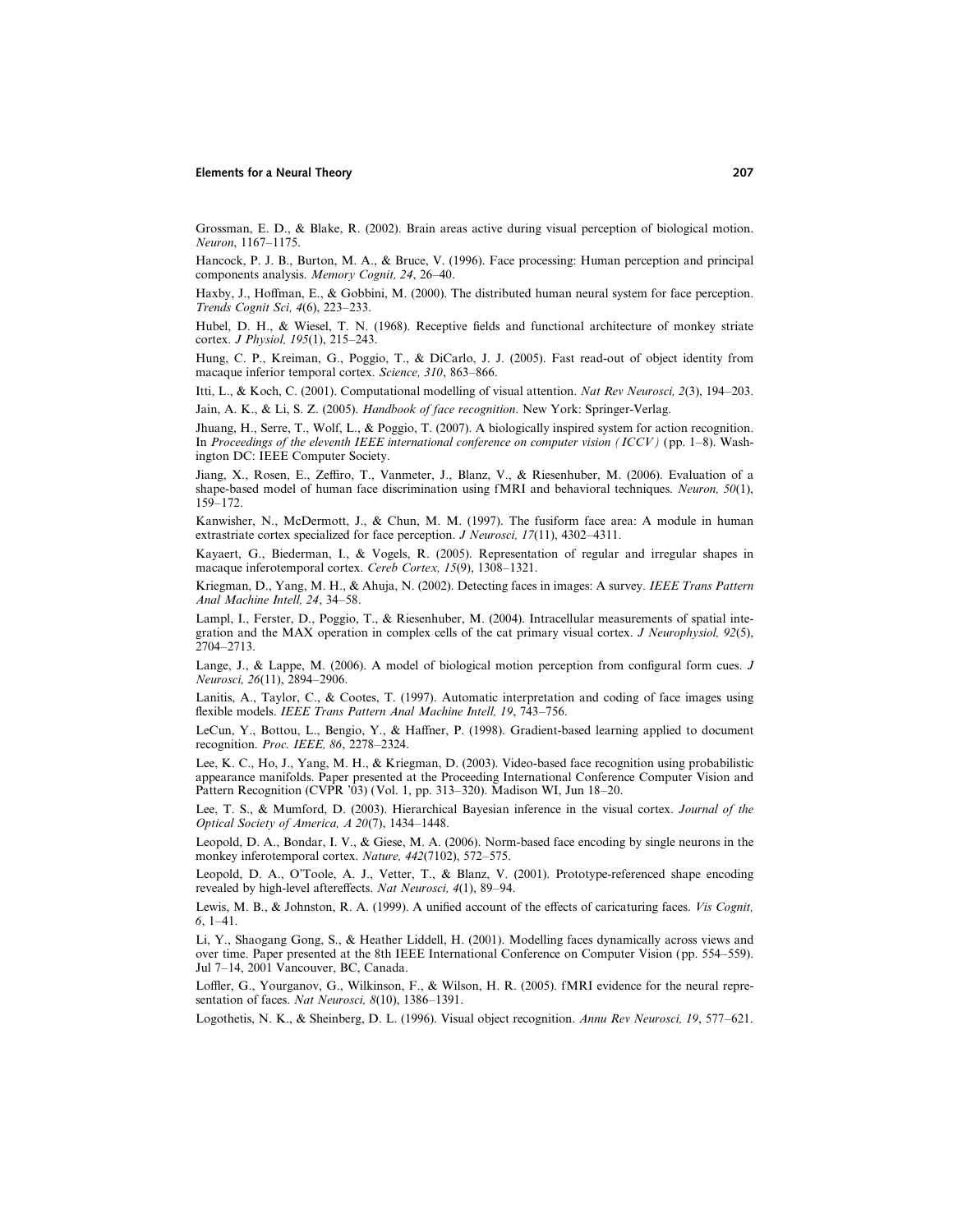#### 208 T. Serre and M. A. Giese

Luettin, J., Thacker, N. A., & Beet, S. W. (1996). Visual speech recognition using active shape models and Hidden Markov Models. In Proceedings of the IEEE international conference on acoustics, speech, and signal processing (ICASSP 96) (Vol. 2, pp. 817–820). 07–10 May 1996, Atlanta GA.

Mase, K. (1991). Recognition of facial expression from optical flow. IEICE Trans, 74(10), 3474-3483.

Mel, B. W. (1997). SEEMORE: Combining color, shape and texture histogramming in a neurally inspired approach to visual object recognition. Neural Comp, 9, 777–804.

Miall, R. C. (2003). Connecting mirror neurons and forward models. Neuroreport, 14(17), 2135–2137.

Moeller, S., Freiwald, W. A., & Tsao, D. Y. (2008). Patches with links: A unified system for processing faces in the macaque temporal lobe. Science, 320(5881), 1355–1359.

O'Toole, A. J., Deffenbacher, K. A., Valentin, D., & Abdi, H. (1994). Structural aspects of face recognition and the other-race effect. Mem Cognit, 22(2), 208-224.

Oram, M. W., & Perrett, D. I. (1996). Integration of form and motion in the anterior superior temporal polysensory area (STPa) of the macaque monkey. J Neurophysiol, 76(1), 109–129.

Otsuka, T., & Ohya, J. (1996). Recognition of facial expressions using HMM with continuous output probabilities. Paper presented at the 5th IEEE Workshop on Robot and Human Communication (pp. 323–328). Tsukuba, Japan, 11–14 Nov 96.

Oztop, E., Kawato, M., & Arbib, M. (2006). Mirror neurons and imitation: A computationally guided review. Neural Netw, 19(3), 254–271.

Pantic, M., & Patras, I. (2006). Dynamics of facial expression: Recognition of facial actions and their temporal segments from face profile image sequences. IEEE Trans Systems, Man, and Cybernetics, Part B, 36(2), 433–449.

Pantic, M., & Rothkrant, L. J. M. (2000). Automatic analysis of facial expressions: The state of the art. IEEE Trans Pattern Anal Machine Intell, 22, 1424–1445.

Pasupathy, A., & Connor, C. E. (2001). Shape representation in area V4: Position-specific tuning for boundary conformation. J Neurophysiol, 86(5), 2505–2519.

Peelen, M. V., & Downing, P. E. (2007). The neural basis of visual body perception. Nat Rev Neurosci, 8(8), 636–648.

Perrett, D., & Oram, M. (1993). Neurophysiology of shape processing. Image Vision Comput, 11, 317–333.

Perrett, D. I., Rolls, E. T., & Caan, W. (1982). Visual neurones responsive to faces in the monkey temporal cortex. Exp Brain Res, 47, 329–342.

Peuskens, H., Vanrie, J., Verfaillie, K., & Orban, G. A. (2005). Specificity of regions processing biological motion. Eur J Neurosci, 21(10), 2864–2875.

Phillips, P. J., Grother, P., Micheals, R., Blackburn, D. M., Tabassi, E., & Bone, M. (2003). Face recognition vendor test 2002. Paper presented at the IEEE International Workshop on Analysis and Modeling of Faces and Gestures (p. 44). 17 Oct 2003 Nice France. Washington DC: IEEE Comp. Society.

Pinsk, M. A., Arcaro, M., Weiner, K. S., Kalkus, J. F., Inati, S. J., Gross, C. G., et al. (2009). Neural representations of faces and body parts in macaque and human cortex: A comparative fMRI study. J Neurophysiol, 101(5), 2581–2600.

Pinsk, M. A., DeSimone, K., Moore, T., Gross, C. G., & Kastner, S. (2005). Representations of faces and body parts in macaque temporal cortex: A functional MRI study. Proc Natl Acad Sci USA, 102(19), 6996-7001.

Pourtois, G., & Vuilleumier, P. (2006). Dynamics of emotional effects on spatial attention in the human visual cortex. Prog Brain Res, 156, 67–91.

Prinz, W. (1997). Perception and action planning. Eur J Cogn Psychol, 9, 129-154.

Puce, A., & Perrett, D. (2003). Electrophysiology and brain imaging of biological motion. *Phil Trans R* Soc Lond B Biol Sci, 358(1431), 435–445.

Rao, R. P., & Ballard, D. H. (1997). Dynamic model of visual recognition predicts neural response properties in the visual cortex, Neural Comp, 9, 721–763.

Reynolds, J. H., Chelazzi, L., & Desimone, R. (1999). Competitive mechanisms subserve attention in macaque areas V2 and V4. J Neurosci, 19(5), 1736–1753.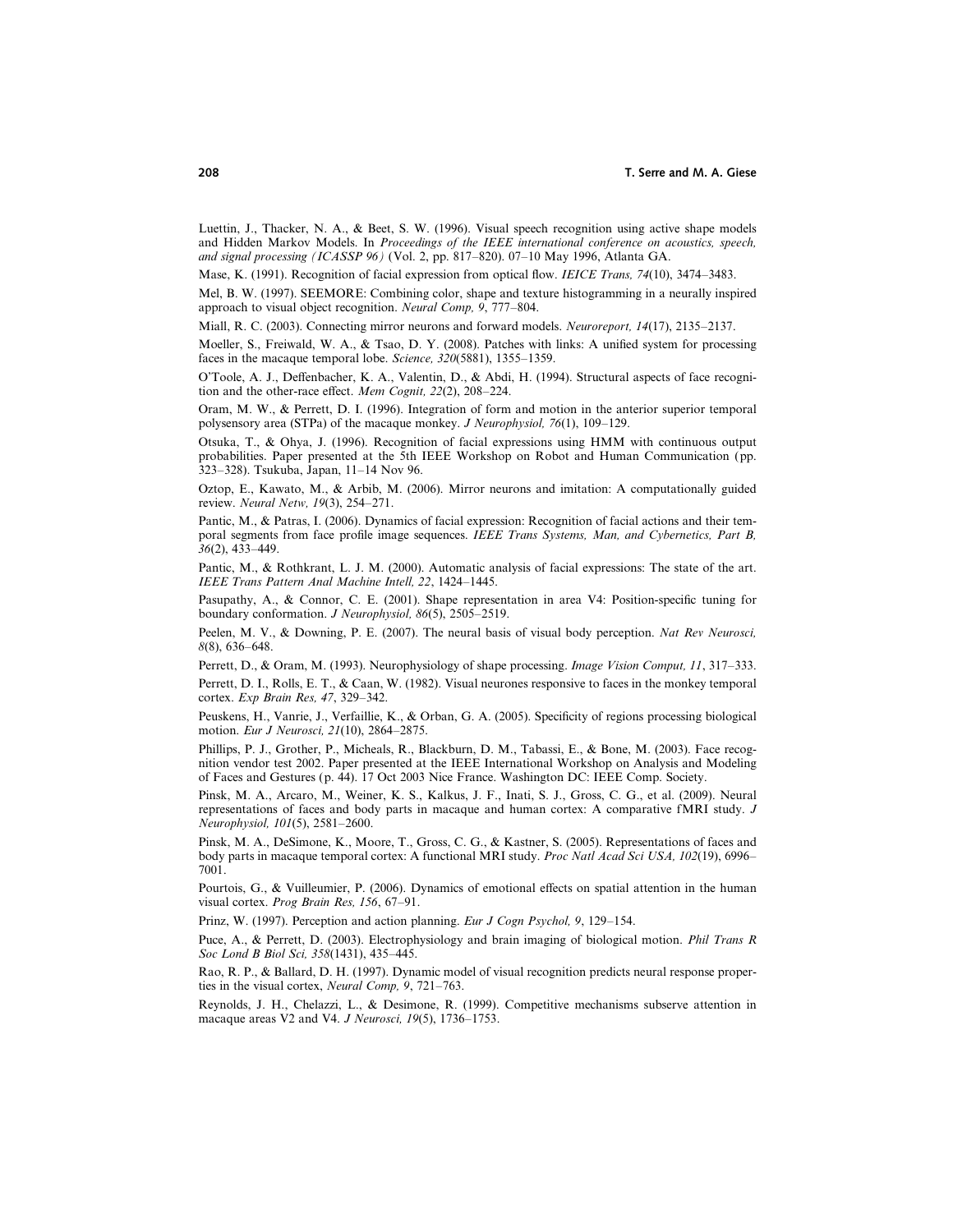Rhodes, G., Brennan, S., & Carey, S. (1987). Identification and ratings of caricatures: Implications for mental representations of faces. Cogn Psychol, 19(4), 473–497.

Rhodes, G., & Jeffery, L. (2006). Adaptive norm-based coding of facial identity. Vision Res, 46, 2977-2987.

Riesenhuber, M., Jarudi, I., Gilad, S., & Sinha, P. (2004). Face processing in humans is compatible with a simple shape-based model of vision. Proc Biol Sci, 271 Suppl 6, S448-450.

Riesenhuber, M., & Poggio, T. (1999). Hierarchical models of object recognition in cortex. Nature Neurosci, 2(11), 1019–1025.

Rizzolatti, G., Fogassi, L., & Gallese, V. (2001). Neurophysiological mechanisms underlying the understanding and imitation of action. Nat Rev Neurosci, 2(9), 661–670.

Rolls, E. T., & Tovee, M. J. (1995). Sparseness of the neuronal representation of stimuli in the primate temporal visual cortex. J Neurophysiol, 73(2), 713–726.

Rosenblum, M., Yacoob, Y., & Davis, L. (1994). Human emotion recognition from motion using a radial basis function network architecture. In Proceedings of the 1994 IEEE workshop on motion of non-rigid and articulated objects (pp. 43-49). Austin TX, Nov  $11-12$ .

Saito, H. (1993). Hierarchical neural analysis of optical flow in the macaque visual pathway. In T. Ono, L. R. Squire, M. E. Raichle, D. I. Perrett, and M. Fukuda (eds.), Brain mechanisms of perception and memory. Oxford, UK: Oxford University Press, pp. 121–140.

Schindler, K., Van Gool, L., & de Gelder, B. (2008). Recognizing emotions expressed by body pose: A biologically inspired neural model. Neural Netw, 21(9), 1238-1246.

Serre, T., Kouh, M., Cadieu, C., Knoblich, U., Kreiman, G., & Poggio, T. (2005). A theory of object recognition: Computations and circuits in the feedforward path of the ventral stream in primate visual cortex (AI Memo 2005-036 / CBCL Memo 259). MIT, Cambridge, MA.

Serre, T., Kreiman, G., Kouh, M., Cadieu, C., Knoblich, U., & Poggio, T. (2007). A quantitative theory of immediate visual recognition. Prog Brain Res, 165, 33–56.

Serre, T., Oliva, A., & Poggio, T. (2007). A feedforward architecture accounts for rapid categorization. Proc Natl Acad Sci USA, 104(15), 6424–6429.

Serre, T., Wolf, L., Bileschi, S., Riesenhuber, M., & Poggio, T. (2007). Object recognition with cortex-like mechanisms. IEEE Trans Pattern Analy Machine Intell, 29(3), 411–426.

Sigala, R., Serre, T., Poggio, T., & Giese, M. A. (2005). Learning features of intermediate complexity for the recognition of biological motion. Artificial Neural Networks: Formal Models and Their Applications-ICANN 2005, 15th International Conference, Warsaw, Poland Sep 11–15 2005, Warsaw, Poland (pp. 241– 246).

Sirovich, L., & Kirby, M. (1997). A low-dimensional procedure for identifying human faces, J Opt Soc Am A, 4, 519–524.

Smith, A. T., & Snowden, R. J. (1994). Visual detection of motion. London: Academic Press.

Suwa, M., Sugie, N., & Fujimora, K. (1978). A preliminary note on pattern recognition of human emotional expression. In Proceedings of the 4th international joint conference on pattern recognition (pp. 408– 410). Nov 7–10, 1978, New York NY.

Tanaka, K. (1996). Inferotemporal cortex and object vision, Annu Rev Neurosci, 19, 109–139.

Thurman, S. M., & Grossman, E. D. (2008). Temporal ''bubbles'' reveal key features for point-light biological motion perception. *J Vis*,  $8(3)$ , 1–11.

Tian, Y. L., Kanade, T., & Cohn, J. F. (2005). Facial expression analysis. In S. Z. Li & A. K. Jain (eds.), Handbook of face recognition. New York: Springer-Verlag.

Tistarelli, M., Bicego, M., & Grosso, E. (2009). Dynamic face recognition: From human to machine vision. Image Vis Comp, 27(3), 222–232.

Tsao, D. Y., & Freiwald, W. A. (2006). What's so special about the average face? Trends Cognit Sci, 10, 391–393.

Tsao, D. Y., Freiwald, W. A., Knutsen, T. A., Mandeville, J. B., & Tootell, R. B. (2003). Faces and objects in macaque cerebral cortex. Nat Neurosci, 6(9), 989–995.